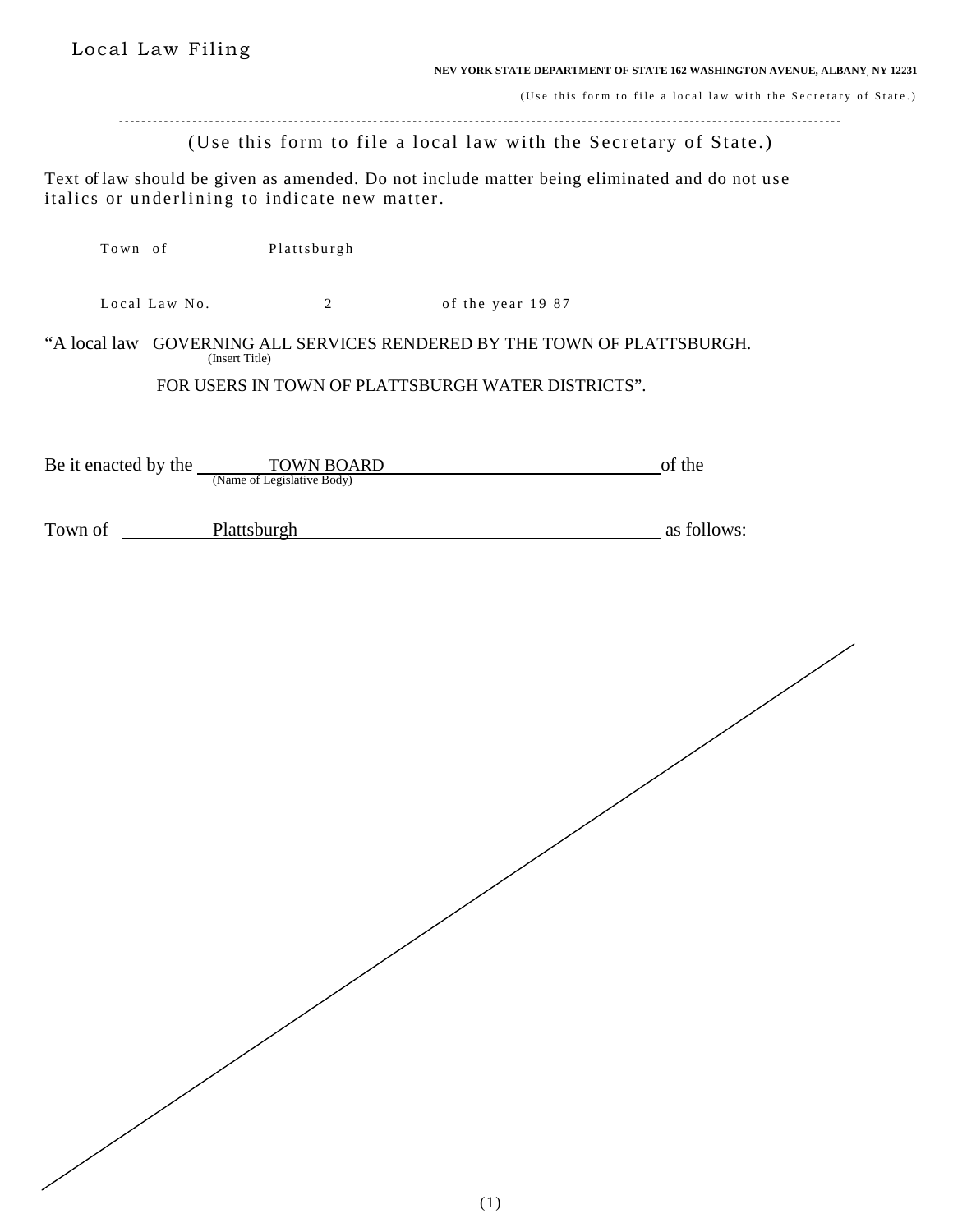#### TOWN OF PLATTSBURGH LOCAL LAW #2 OF THE YEAR 1987

# INDEX

# PAGE

| 87-01     | Definition                                                     | $\overline{2}$ |
|-----------|----------------------------------------------------------------|----------------|
| 87-02     | <b>General Regulations</b>                                     | 9              |
| 87-03     | <b>Customer Classifications Authorized</b>                     | 9              |
| 87-04     | <b>Water Rates and Charges</b>                                 | 9              |
| 87-05     | Payment of Bills                                               | 10             |
| 87-06     | Error in Bills                                                 | 11             |
| 87-07     | Change in Ownership                                            | 11             |
| 87-08     | Meters and Remote Reading Devices - Metered Districts          | 11             |
| 87-09     | <b>Installation of Meters and Remote Reading Devices</b>       | 12             |
| 87-10     | Improper Functioning of Water meters or Remote Reading Devices | 13             |
| $87 - 11$ | <b>Meter Tests</b>                                             | 14             |
| 87-12     | Meter Tampering Prohibited                                     | 14             |
| 87-13     | <b>Vacant Premises</b>                                         | 14             |
| 87-14     | Sub metering prohibited                                        | 14             |
| 87-15     | Metered Water for Construction Purposes                        | 14             |
| 87-16     | <b>Unmetered Water for Construction Purposes</b>               | 16             |
| 87-17     | <b>Excavation in Streets</b>                                   | 16             |
| 87-18     | <b>Service Lines</b>                                           | 16             |
| 87-19     | <b>Standards Required</b>                                      | 17             |
| 87-20     | Service line Maintenance                                       | 17             |
| 87-21     | Connecting Service Lines to Main                               | 18             |
| 87-22     | Fees                                                           | 18             |
| 87-23     | Additions of Alteration in Pipes                               | 18             |
| 87-24     | New Connections or Extension                                   | 19             |
| 87-25     | Service line Construction and Inspection                       | 19             |
| 87-26     | <b>Water Service Valves</b>                                    | 20             |
| 87-27     | Joint                                                          | 20             |
| 87-28     | Winter Discontinuance; Burst Pipes                             | 21             |
| 87-29     | Lawn Sprinkler Systems                                         | 21             |
| 87-30     | Lawn Sprinkler Permits                                         | 21             |
| 87-31     | <b>Water Conservation Measures</b>                             | 22             |
| 87-32     | <b>Existing Lawn Sprinkling System</b>                         | 22             |
| 87-33     | <b>Cross-Connection and Back Flow Protection</b>               | 22             |
| 87-34     | Refusal or Discontinuance of Service                           | 27             |
| 87-35     | Partial Invalidity                                             | 27             |
| 87-36     | Conflict                                                       | 28             |
| 87-37     | <b>Effective Date</b>                                          | 28             |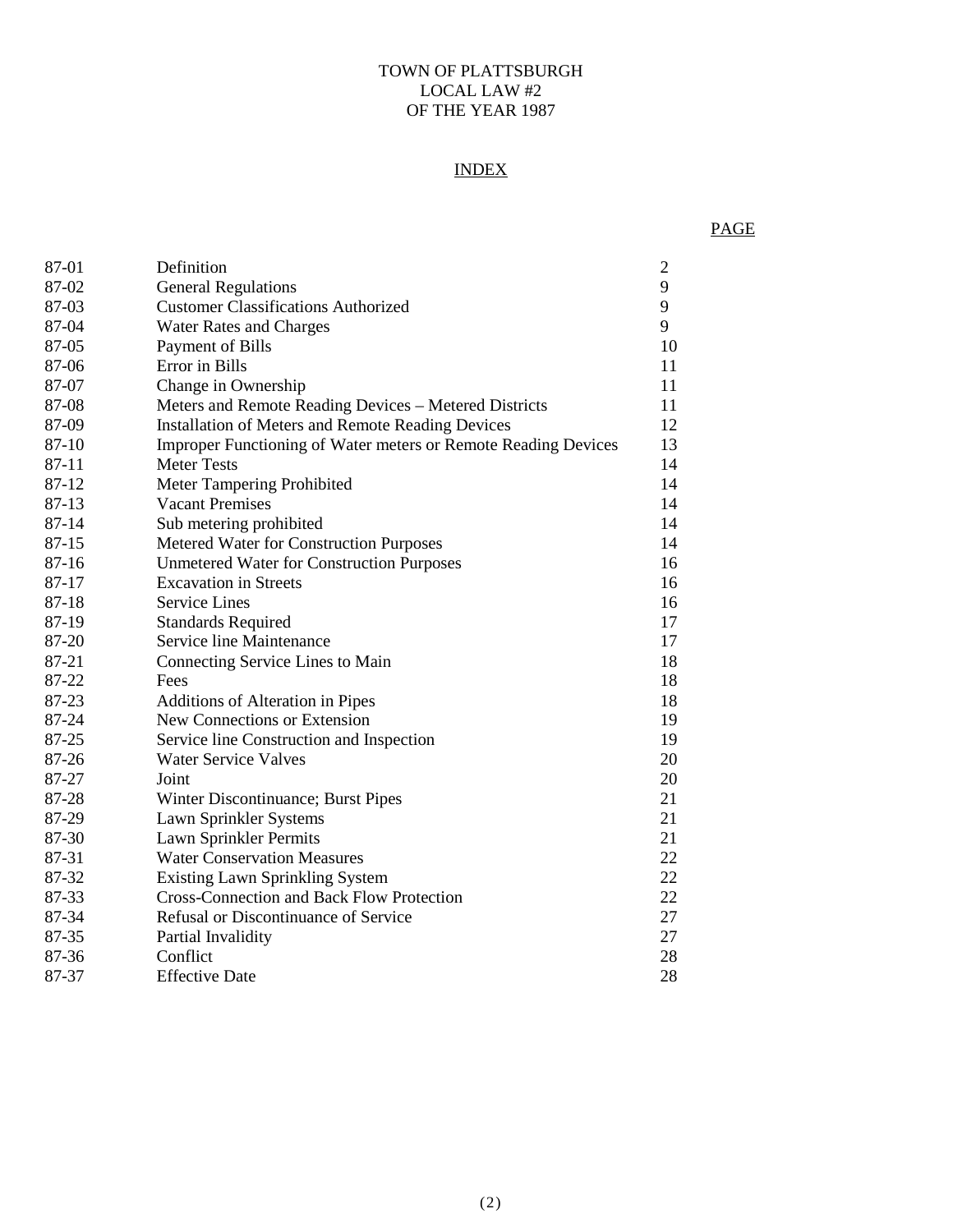### TOWN OF PLATTSBURGH LOCAL LAW #2 OF THE YEAR 1987

#### 87-01. Definitions.

For the purpose of this Local Law, the following definitions are applicable:

Acceptable Backflow Prevention Device is an acceptable air gap, reduced pressure zone device or double check valve assembly as used to contain potential contamination within a facility.

Acceptable Devices are those devices or assemblies found to be acceptable for containment control in New York State in accordance with the current Department of Health requirements or as amended.

Aesthetically Objectionable Facility is one in which substances are present which if introduced into the public water supply system could be a nuisance to other water customers, but would not adversely affect human health. Typical examples of such substances are: food-grade dyes, hot water, stagnant water from fire lines in which no chemical additives are used, etc.

Air-Conditioning and Refrigeration Equipment means any combination of equipment by which heat is removed from the air and from which the accumulated or affluent heat is wholly or partially removed by the use of water directly or indirectly from the public water supply system.

Air Gap Separation means the unobstructed vertical distance through the free atmosphere between the lowest opening from any pipe or faucet supplying water to a tank, plumbing fixture, or other device and the flood level rim of the receptacle. The differential distance shall be at least double the diameter of the supply pipe. In no case shall the air gap be less than one (1) inch.

Approved means written acceptance by the Department as meeting an applicable specification stated or cited in this Local Law or as suitable for the purposed use.

ASTM means America Society for Testing and Materials.

A.W.W.A means American Water Works Association.

Auxiliary Supply means any water source or system other than the potable water supply furnished by the district that may be available in the building or premises.

Backflow means the flow of water or other liquids, mixtures or substances into the distributing pipes of a potable water supply from any source or sources other than its intended source. Basksiphonage is one type of backflow.

Backflow Connection means any arrangement whereby backflow can occur.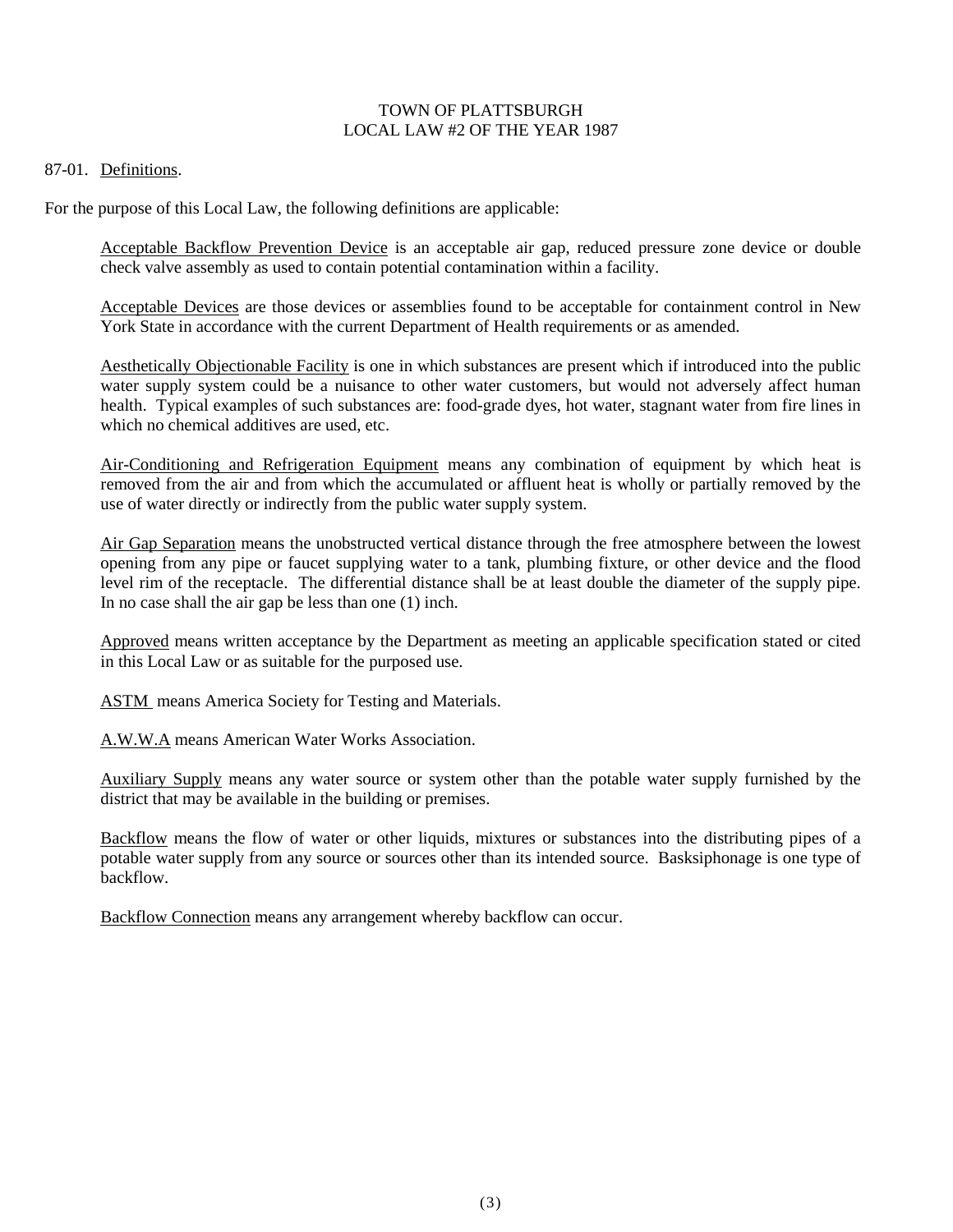Backpressure means the resulting backflow of contamination, polluted, or otherwise unacceptable quality water from a plumbing fixture or other customer source(s) into a public water supply system due to a greater pressure within the customer's water system.

Backsiphonage means the backflow of contaminated or polluted water, liquid, mixture, substance, or water of questionable quality from a plumbing fixture or other customer source(s), into a public water supply system due to a temporary negative or sub-atmospheric pressure within the public water supply system.

Barometric Loop is a loop of pipe rising at least thirty-five (35) feet, at its topmost point, above the highest fixture it supplies.

Certified Tester is an individual who has successfully completed a New York State Department of Health approved course in the testing of backflow prevention devices and has been issued a certification by the New York State Department of Health.

Check Valve is a self-closing device, which seats readily and completely, which is designed to permit the flow of fluids in one (1) direction and to close if there is a reverse flow.

Commercial Meter is any meter sized greater than one (1) inch.

Commercial Service means water service to high-consumption customers, business, factory, industrial and institutional properties.

Containment means cross-connection control which isolates the customer's entire facility from the public water system so as to provide the protection necessary to prevent contamination of the public water supply in the event of backflow from the customer's facility.

Contamination or Pollution means the presence of any substance (organic, inorganic, radiological or biological) in water that tends to degrade its quality so as to constitute a hazard or impair the usefulness of the water.

Corporation Stop is the valve immediately adjacent to the distribution main in which the service line is installed.

Cross-Connection means any physical connection through which a water supply could be contaminated.

Curb Box is the casing that houses the curb valve with provisions for the operating rod.

Curb Valve or Curb Stop is an approved valve in the service line located in or adjacent to the public right-ofway to control the water supply in the service line (water service valve).

Customer means a water consumer who has an established account with the Department of Water and Sewer of the Town of Plattsburgh.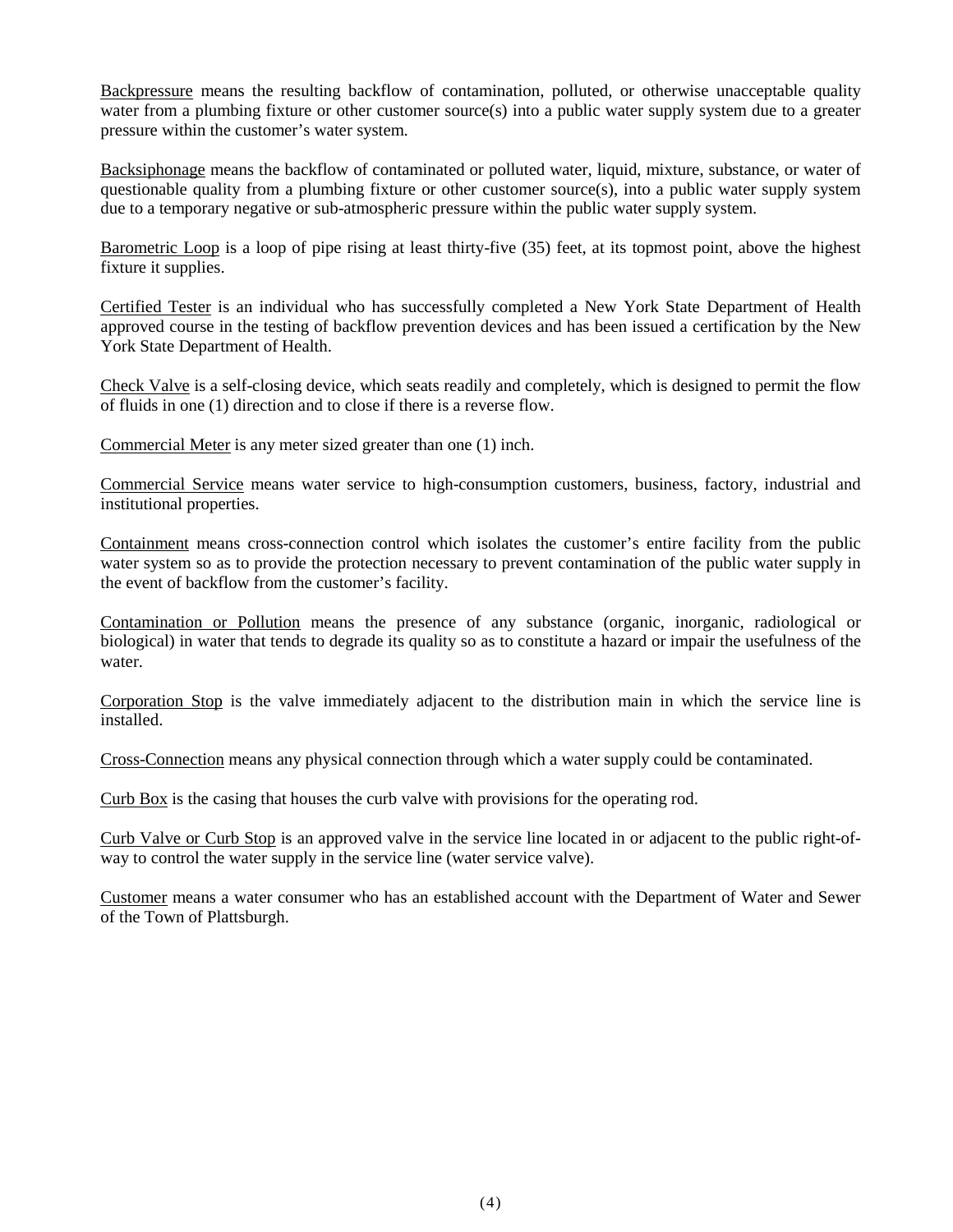Degree of Hazard means whether a facility is rated as hazardous, Aesthetically Objectionable or Nonhazardous.

Department means the Department of Water and Sewer of the Town of Plattsburgh.

Distribution Mains or Water mains means those water supply mains or pipes from which the water service lines ( laterals) are connected.

District means a water district which is a specific geographical area wherein water is supplies and related costs are accounted duly established and administered by the Town Board.

Domestic Meter means any meter size of one (1) inch or less.

Domestic Service means water service to one (1) residence with service lines of one (1) inch or less and are normally residential.

Double Check Detector Check (DCDC) Valve Assembly Acceptable, shall mean a specially designed assembly composed of a line-sized approved double check valve assembly with a specific bypass 5/8" X 3/4", or 3/4" water meter and a 3/4" approved double check valve assembly.

Double Check Valve (DCV) Assembly, Acceptable means two single independently acting check valves, including tightly closing shutoff valves located at each end of the assembly and suitable connections for testing the water tightness of each check valve.

Drain means any pipe that carries wastewater or water borne wastes in a building drainage system, including roof drains.

Dwelling means any building used wholly for habitat.

Effective Opening means the minimum cross-sectional area at the point of water supply discharge, measured or expressed in terms of the diameter of a circle or, if the opening is not circular, the diameter of a circle of equivalent cross-sectional area.

Expansion Loop means excess pipe or tubing provided by curving a line to absorb expansion and contraction.

Firematic System means fire sprinklers, standpipes and other installed fire prevention or fire fighting systems that are connected to the District's water supply system.

Fixture, Plumbing means any installed receptacles, devices or appliances supplied with water or that receives or discharge liquids or liquid borne wastes.

Flood-level Rim means the edge of the receptacle from which water overflows.

Flushometer Valve means a device which discharges a predetermined quantity of water to fixtures for flushing purposes and is actuated by direct water pressure.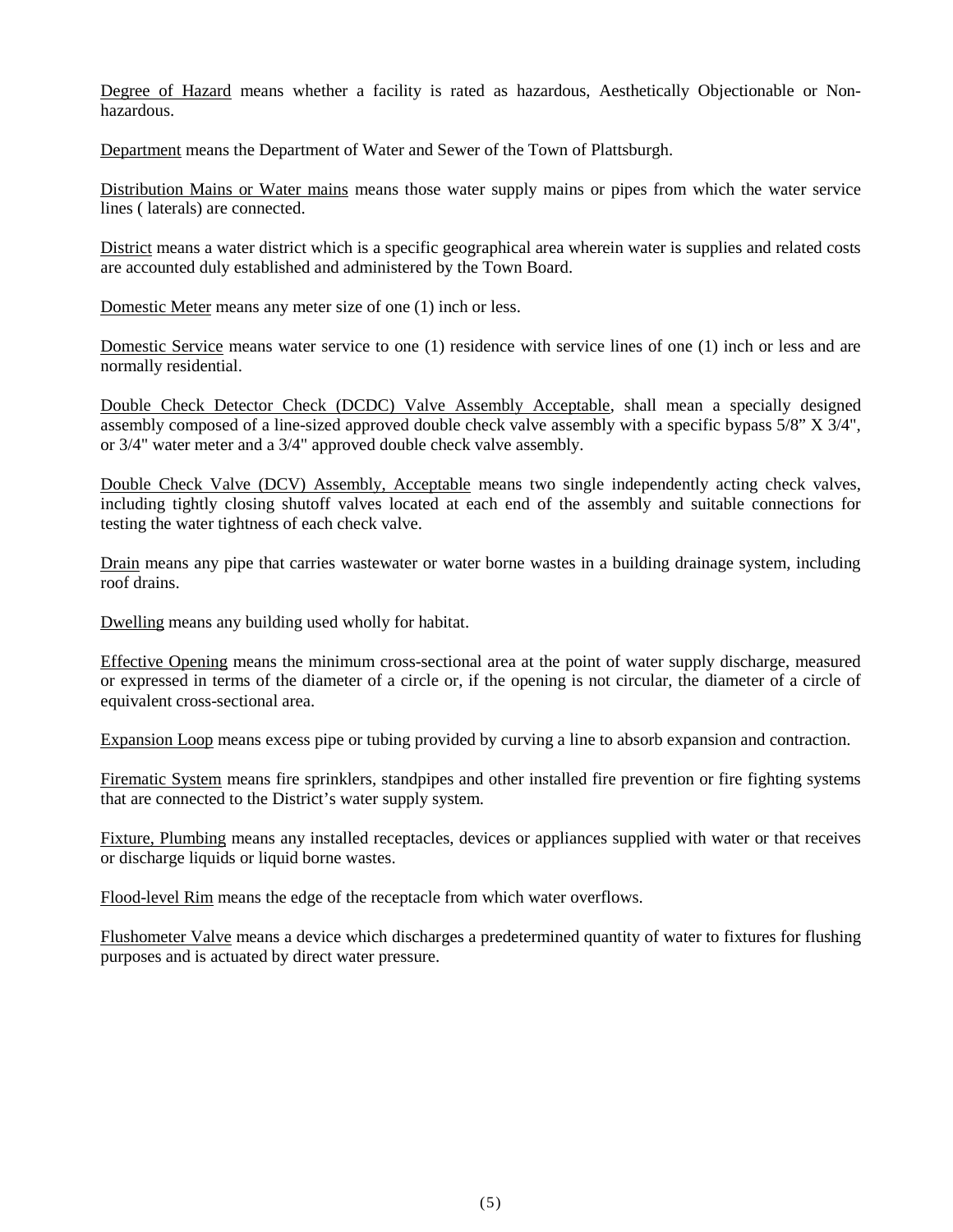Free Water Surface means a water surface that is at atmospheric pressure.

Frostproof Closet means a water closet (toilet) with no water in the bowl and with the trap and water supply control valve located below frost line.

Hazardous Facility is one in which substances may be present which if introduced into the public water system would or may endanger or have an adverse effect on the health of other water customers. Typical examples: laboratories, sewage treatment plants, chemical plants, hospitals, mortuaries.

Health Hazard means any conditions, devices, practices or operation which creates or, in the judgment of the Superintendent, may create a danger to the health and well-being of the water consumer. An example of a "health hazard" is a structural defect in the water supply system, whether of location, design of construction, that regularly or occasionally may prevent satisfactory purification of the water supply or cause it to be polluted from extraneous sources.

Hydropneumatic Tank is a pressure vessel in which air pressure acts upon the surface of the water contained within the vessel, pressurizing the water distribution mains connected to the vessel.

Indirect Waste Pipe is a drainpipe used to convey liquid wastes that does not directly connect with the drainage system but which discharges into the drainage system through an air-break into a vented trap or a properly vented and trapped fixtures, receptacle or interceptor.

Interconnection is a joining of two independently operated public water supply water supply distribution systems.

Local health Department Engineer is the county, or regional health department engineer having jurisdiction.

Non-Hazardous Facility is one which does not require the installation of an acceptable backflow prevention device.

Nonpotable Water means water that is not safe for human consumption or that is of questionable potabilty.

Owner means the person, persons or corporation holding title to the property, as reflected on the real property tax roll of the Town.

Plumbing Control is prevention and elimination of cross-connections within the customer's water system by enforcement of building or plumbing codes.

Plumbing Hazard means any arrangement of plumbing, including piping and fixtures, which, in the judgment of the Superintendent may create a danger to the health and well-being of the water consumer, whereby a cross connection is created.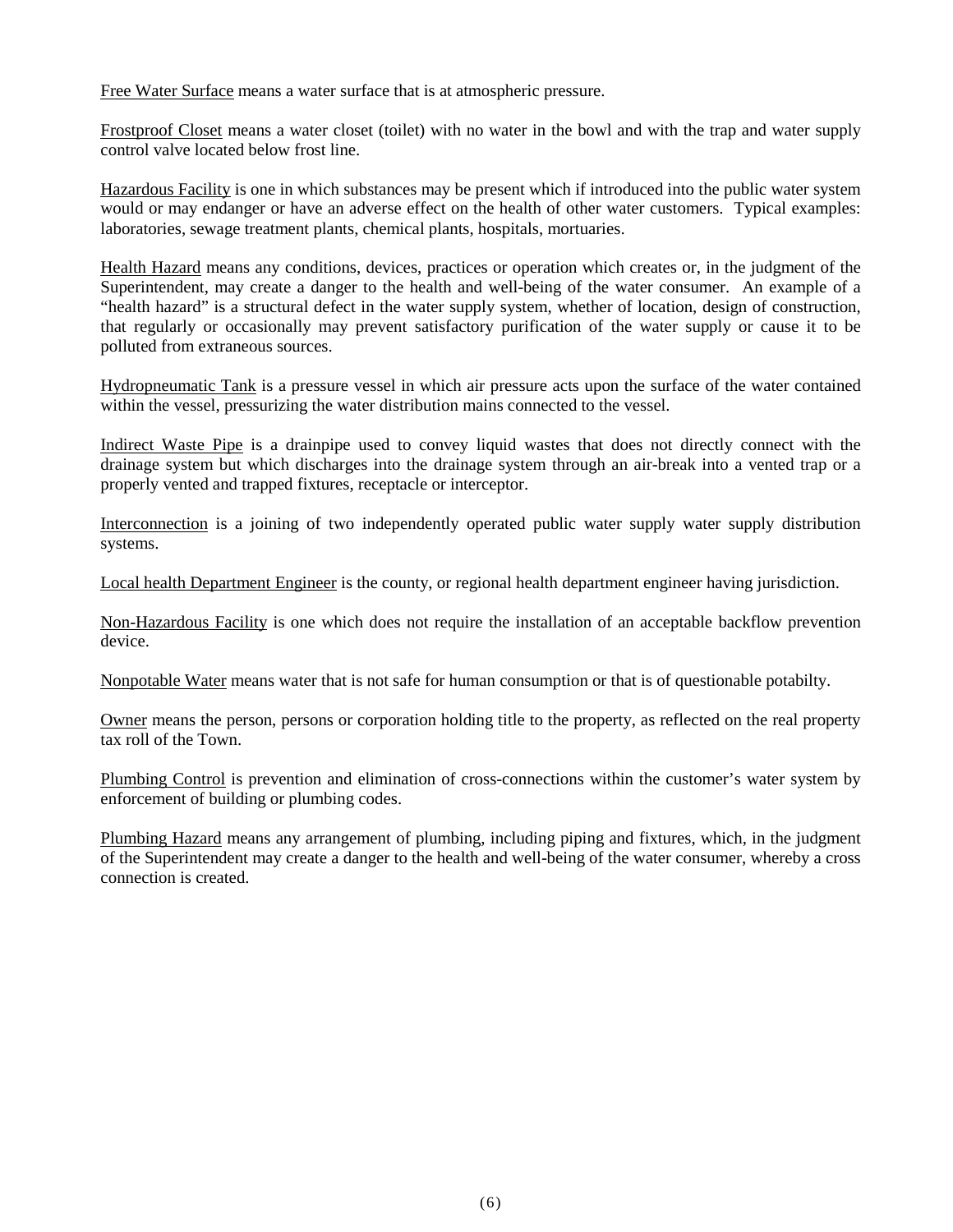Plumbing System means the water supply and distribution pipes, plumbing fixture and traps, soil, waste and vent pipes, building drains and building sewers, including their respective connections, devices, appurtenances, water treating or water-using equipment within the property lines of the premises.

Pollution or Contamination means the presence of any foreign substance (organic, inorganic, radiological or biological) in water that tends to degrade its quality so as to constitute a hazard or impair the usefulness of the water.

Potable Water means water that is free from impurities pollutants or contaminates present in amounts sufficient to cause disease or harmful physiological effects. Its bacteriological and chemical quality shall conform to the requirements of the public health service drinking water standards and/or the regulations of the public health authority having jurisdiction.

Public Water Supply means a water supply system including the source, treatments works, transmission mains, distribution system and storage facilities serving the public.

Receiver of Taxes and Assessment is a duly elected receiver of taxes and assessments for the Town.

Receptacle is a vessel or container which receives or into which any liquid substance is received and held (e.g. sink, water closet, bathtub, swimming pool, etc.)

Reduced Pressure Zone (RPZ) Device Acceptable means a device with a minimum of two independently acting check valves, together with an automatically operated pressure differential relief valve located between the two check valves. During the normal flow and at the cessation of normal flow the pressure between these two checks shall be less than the upstream (supply) pressure. In case of leakage of either check valve, the differential relief valve, by discharging to the atmosphere, shall operate to maintain the pressure between the checks at less than the supply pressure. The unit must include tightly closing shut off valves located at each end of the device, and each device shall be fitted with properly located test cocks. The manufacturer, size, and model must be on New York State acceptable listing.

Remote Reading Device is a weatherproof device mounted to the outside of the customer's premises with a cable connected to a special register head on the water meter in the customer's premises.

Service line means that waterline or pipe connected to the curb valve and through which water is available to a customer.

Shutoff Valves must be manufactured of suitable bronze, stainless steel, cast iron or polymer and be resilient seated as well as have a full flow characteristic.

Siamese Connection means a fire hose connection on the exterior of a building for either a standpipe or fire sprinkler system, or both.

Standpipe means an installed fire hose connection affixed to the inside of a building for the purpose of extinguishing fires.

Statement of Charges means a written statement, prepared by the Department, indicating current, arrears, and penalties charges against an account.

Sub Metering means supplying water to another facility from an established metered property.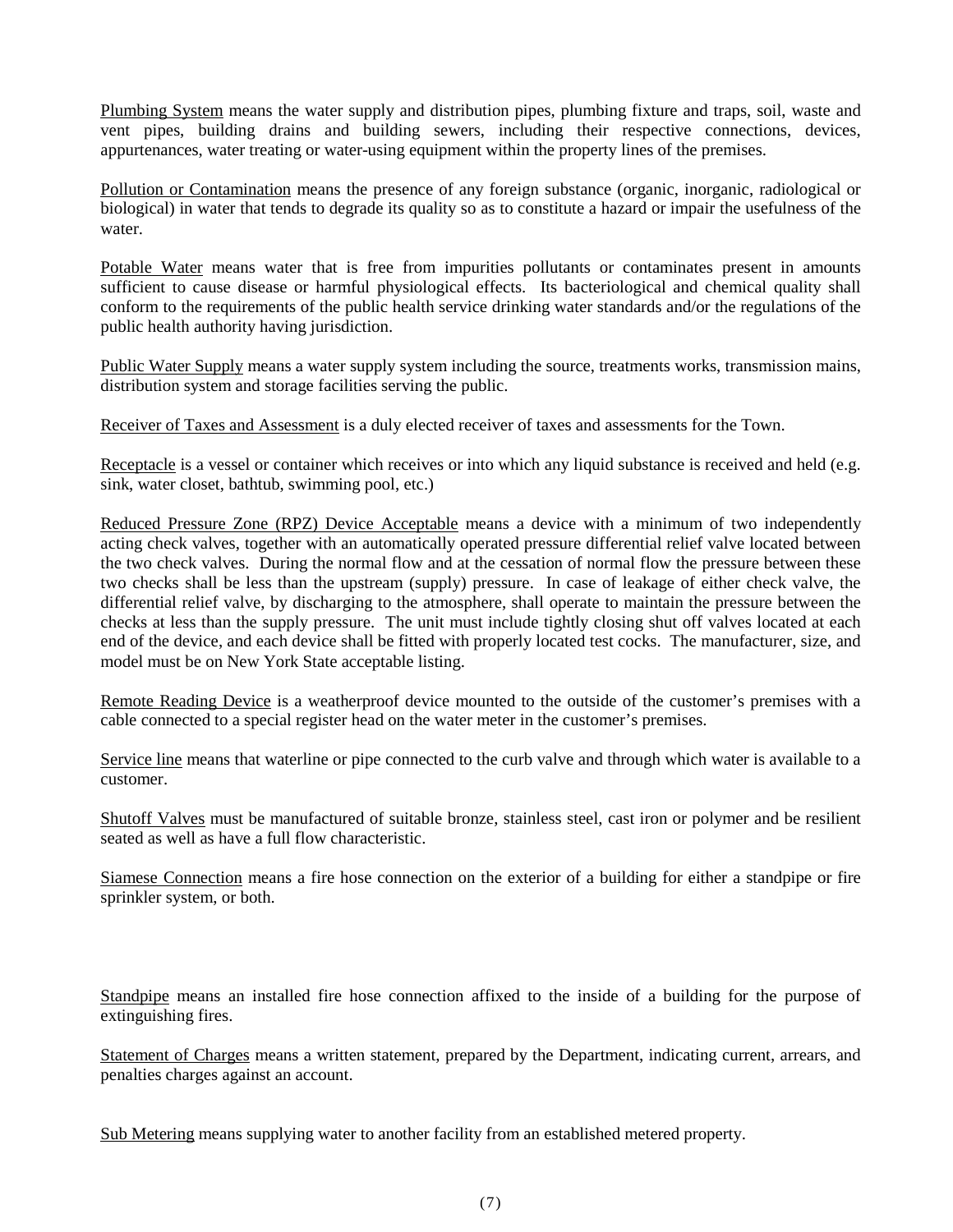Superintendent means the present Water and Sewer Superintendent for the Town of Plattsburgh.

Surge Tank is the receiving, nonpressure vessel forming part of the air-gap separation between a potable and an auxiliary supply.

Taps means the physical penetration of a distribution main for the purpose of installing a service line or extension of distribution service.

Town means the Town of Plattsburgh

Town Board means the Town Board of the Town of Plattsburgh

Valve for interior piping shall be either angle, gate or globe type.

Vacuum means any pressure less that the exerted by atmosphere.

Vacuum Breaker means a method of preventing reverse flow into the public water system.

Vacuum Breaker, Nonpressure-Type means a device such as a cooling tower, spray pond, evaporating condenser or other equipment which is cooled by recirculated water.

Wet Tap means a tap into the distribution main to install a service line or main extension by a method that will allow the continuance of water service in the existing main without interruption.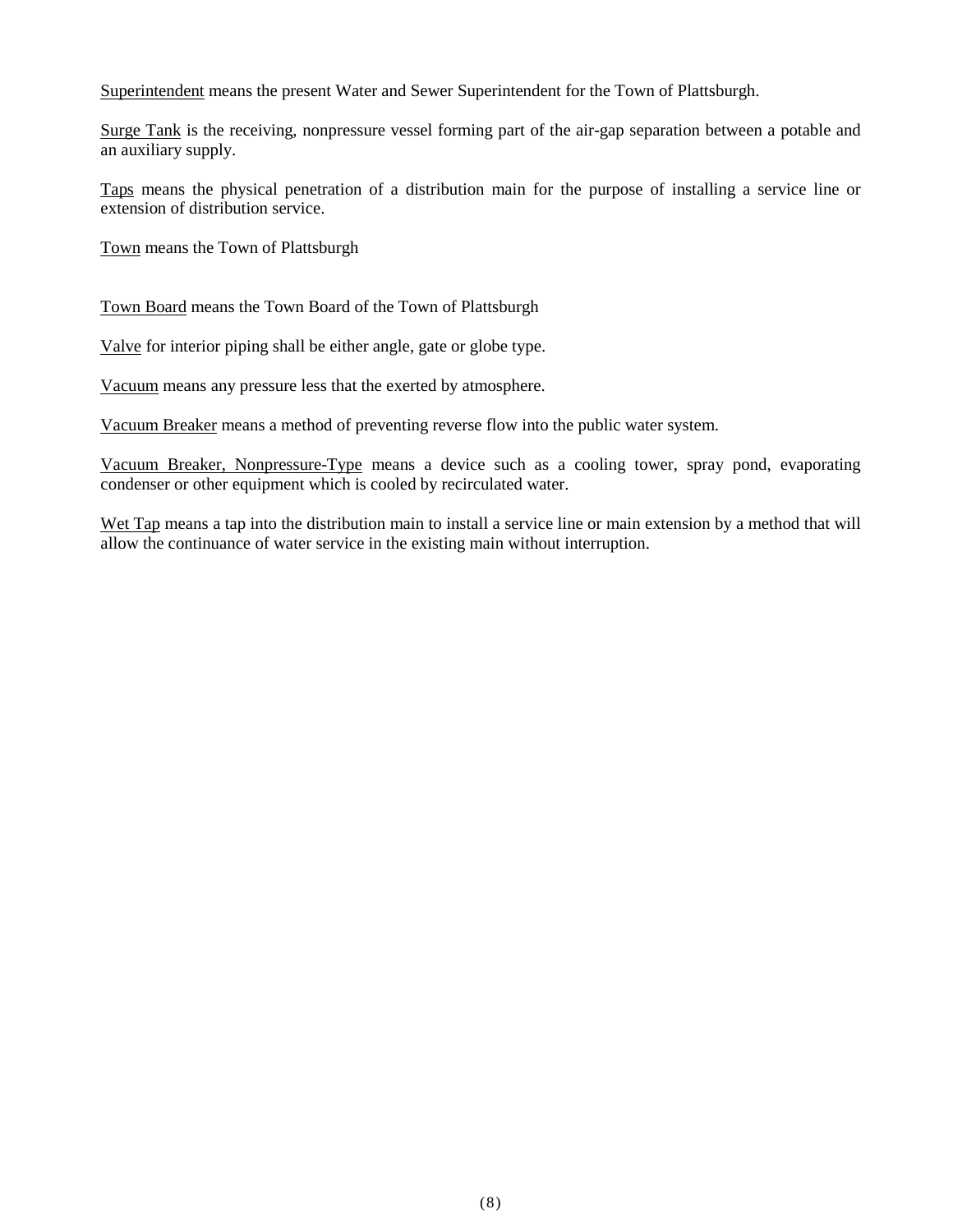## 87-02. General Regulations.

- A. All water service of whatsoever kind and nature, shall be rendered by the District, and customers shall be billed for such service by the Department.
- B. The Town undertakes to use reasonable care and diligence to provide to users in the respective water districts a continuous supply of water at a reasonable pressure but reserves the right at any time and without notice to shut off the water in any water district main for any purpose. The Town shall not be liable for a deficient or failure in the supply of water or in the pressure for any case whatsoever. The Town will give notice of the shutting off of water when time and conditions permit.
- C. Permission of the Town Water Superintendent must be secured before any water can be turned on, off or tampered with. No person (except for fire protection purposes) shall open or interfere or draw water from any hydrant without permission of the Water Superintendent or the Town Board. No person shall molest, tamper with or damage any Town and/or Town water district facility, including but not limited to hydrants, mains, valves, curb boxes, meters, meter seals, servicing pipes, etc. Any person violating this law shall be dealt with according to the Penal Law.
- D. The Superintendent who, on behalf of the Town Board, shall have general supervision of the water systems and shall issue all permits required.

## 87-03. Customer classifications authorized.

The Town Board, from time to time, may fix, create, change, amend, or modify classifications of customers for all districts within the Town.

- 87-04. Water rates and charges.
	- A. Water rates are established by the Town Board under separate legislation for metered and un metered districts.
	- B. Metered District.
		- 1. Each of the following water districts will be classified Metered Districts: Morrisonville #1 Water, Morrisonville #2 Water, Treadwells Mills Water, Wallace Hill #1 Water, Wallace Hill #2 Water, Cliff Haven Water, Bluff Point Water, Cadyville Water, Industrial Park Water, Cumberland Corners Water.
		- 2. Any new districts formed shall be metered districts.
		- 3. Each dwelling, building, or structure shall have a separate meter with water charges based upon metered consumption.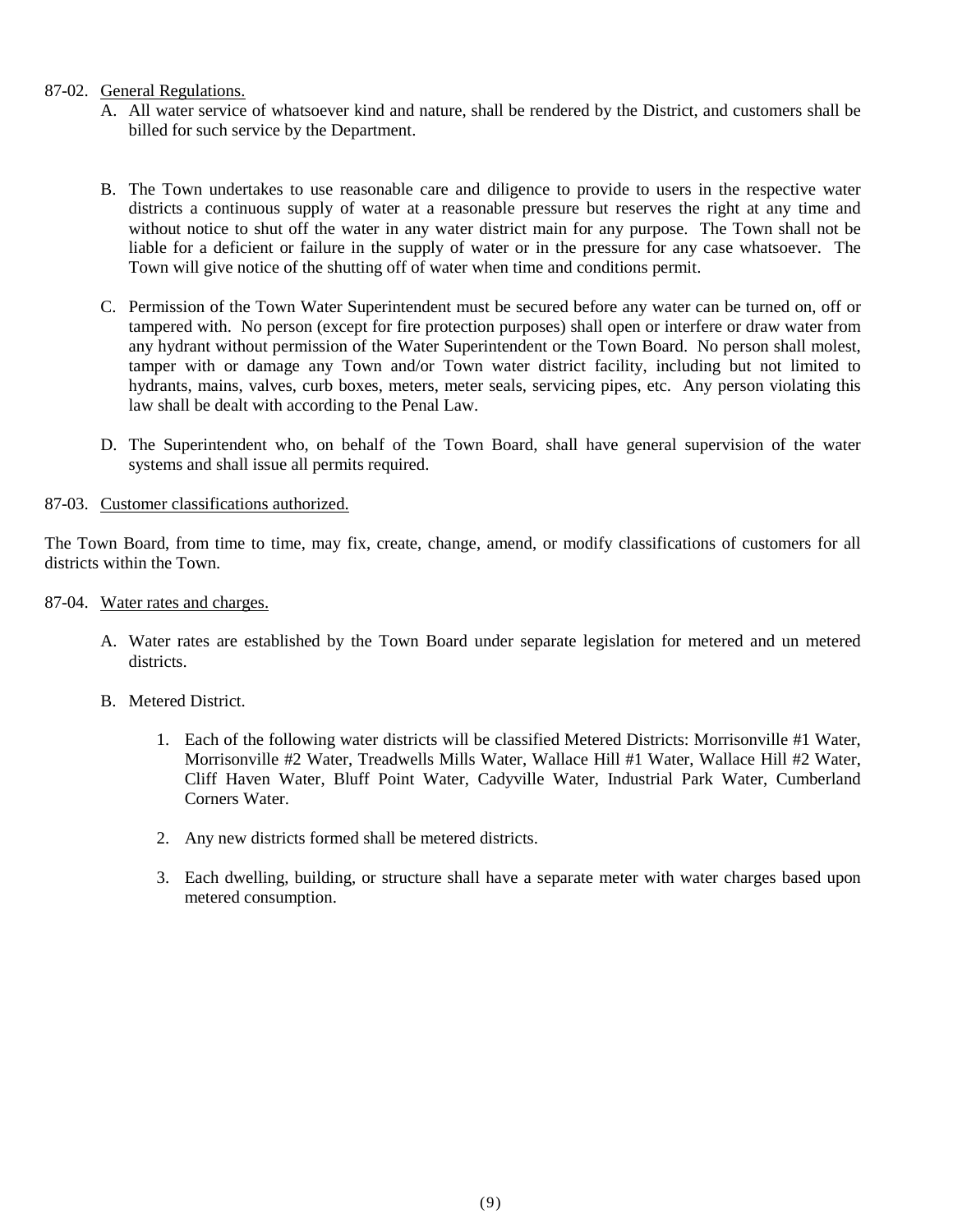- 4. If water shall be supplies to any facility for temporary service before a meter has been installed therein, the owner thereof shall pay, for each month or part thereof during which the facility is supplied with water, the minimum charge established by the Town Board until a meter has been installed therein and is in operation. This type of temporary service shall not exceed ninety (90) days. At the expiration of ninety (90) days, the temporary service may be extended at the discretion of the Superintendent upon written request.
- 5. Where authorized personnel of the Department are unable to read a meter during the scheduled period, an estimated bill shall be rendered. The estimated bill shall be at the minimum charge or an average amount based on previously recorded consumed water in an equivalent period during previous years, whichever is higher.
- 6. The owner shall be responsible for making a special arrangement to have the meter read if two (2) consecutive readings are estimated. If special arrangements cannot be made for reading the meter on a weekday between 8:00 a.m. and 3:30 p.m. a remote reading device must be installed at the sole expense of the customer. Water service may be discontinued to the premises until such time as authorized personnel of the Department are able to read the meter. If a special meter reading on Saturday is necessary, there will be a charge of ten dollars (\$10.00) for each meter reading.
- C. Unmetered district.
	- 1. Each of the following Water Districts will be classified unmetered water districts: Champlain Park Water, Salmon River Water.
- D. Other users of water not within a district, governmental, municipal agencies, etc., which receive water service from a district or districts shall pay charges as established by the Town Board.
- 87-05. Payment of Bills.
	- A. All charges to an account shall be payable to the Receiver of Taxes and Assessments within thirty (30) days of the date of the bill. An additional charge of ten percent (10%) of the total amount of current charges shall be added to the bill, if payment has not been received within thirty (30) days of the date of the bill. Under certain extenuating circumstances, partial payments submitted by customers will be accepted at the discretion of the Receiver of Taxes and Assessments. If such bills remain unpaid for ninety (90) days or more after the date of the bill, the water service may be discontinued until such time as the bill is paid.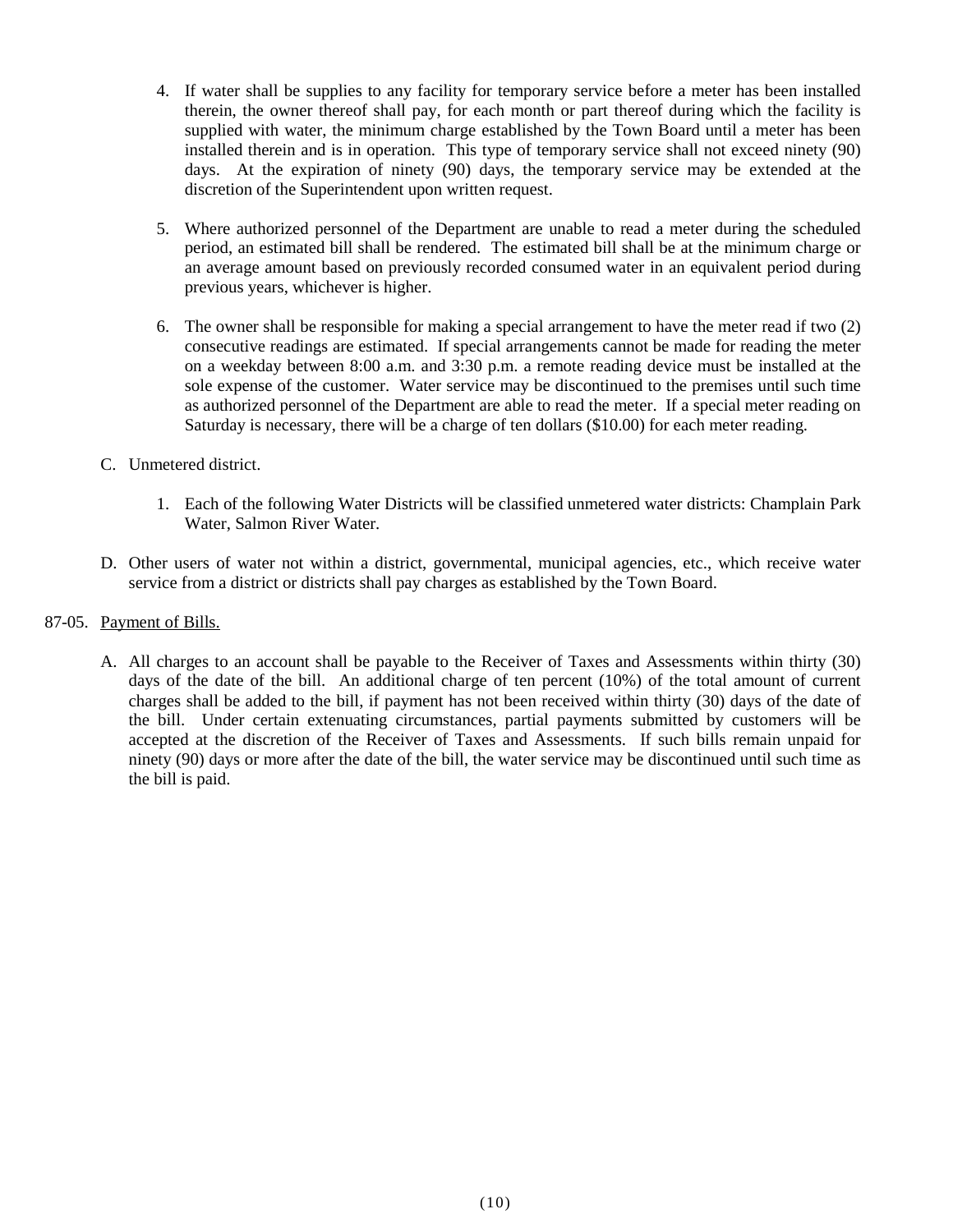- B. As required by Article 12, Section 198, Subdivision 3-d, of the Town law, if payment is not received by October  $31<sup>st</sup>$ , all delinquent amounts will be added to the Clinton County Tax rolls. Payments for the delinquent amounts after October  $31<sup>st</sup>$  will be returned to the customer.
- C. Bills are due and payable in full as of the date of billing. Regardless of any understanding or agreement to the contrary between other parties, the owner of the property shall be responsible for payment of the bill. However, by special written arrangement, a bill may be sent to the owner in care of a tenant or lessee for payment, but the owner remains responsible for all unpaid bills. Charges for services to other than property owners are due in full as billed in accordance with Part A of this section.

## 87-06 Errors in bills.

Any customer finding an error in his bill shall report same to the Department as soon as possible after receipt of the bill so that any valid adjustments may be made.

## 87-07 Change in ownership.

- A. If property is to be conveyed, the current owner or his authorized representative shall notify the Department in writing to have the meter read at least one (1) week prior to conveyance of the property, after which a statement of charges due on the account shall be rendered.
- B. The new owner or his authorized representative shall make a notarized application for water services upon taking title to the property, although water service may not have been interrupted. The new owner or his authorized representative shall be responsible for all current water charges and any unpaid balances upon accepting title to the property.
- 87-08 Meters and remote reading devices metered districts.
	- A. General provisions.
		- 1. After January 1, 1987, all meters are to be of the remote reading type. If for any reason the owner and/ or tenant or lessee does not permit installation of a remote reading device, there will be an additional charge of ten dollars (\$10.00) each billing period.
		- 2. All water will be supplied by meter measurement. The meters, remote readers and connections will be furnished by the district or town and remain the property of the district or town. The consumer shall bear and pay all expenses for initial cost and repairs to meters occasioned by fire, frost, accident or misuse. The consumer shall be liable for the loss of a meter from any cause.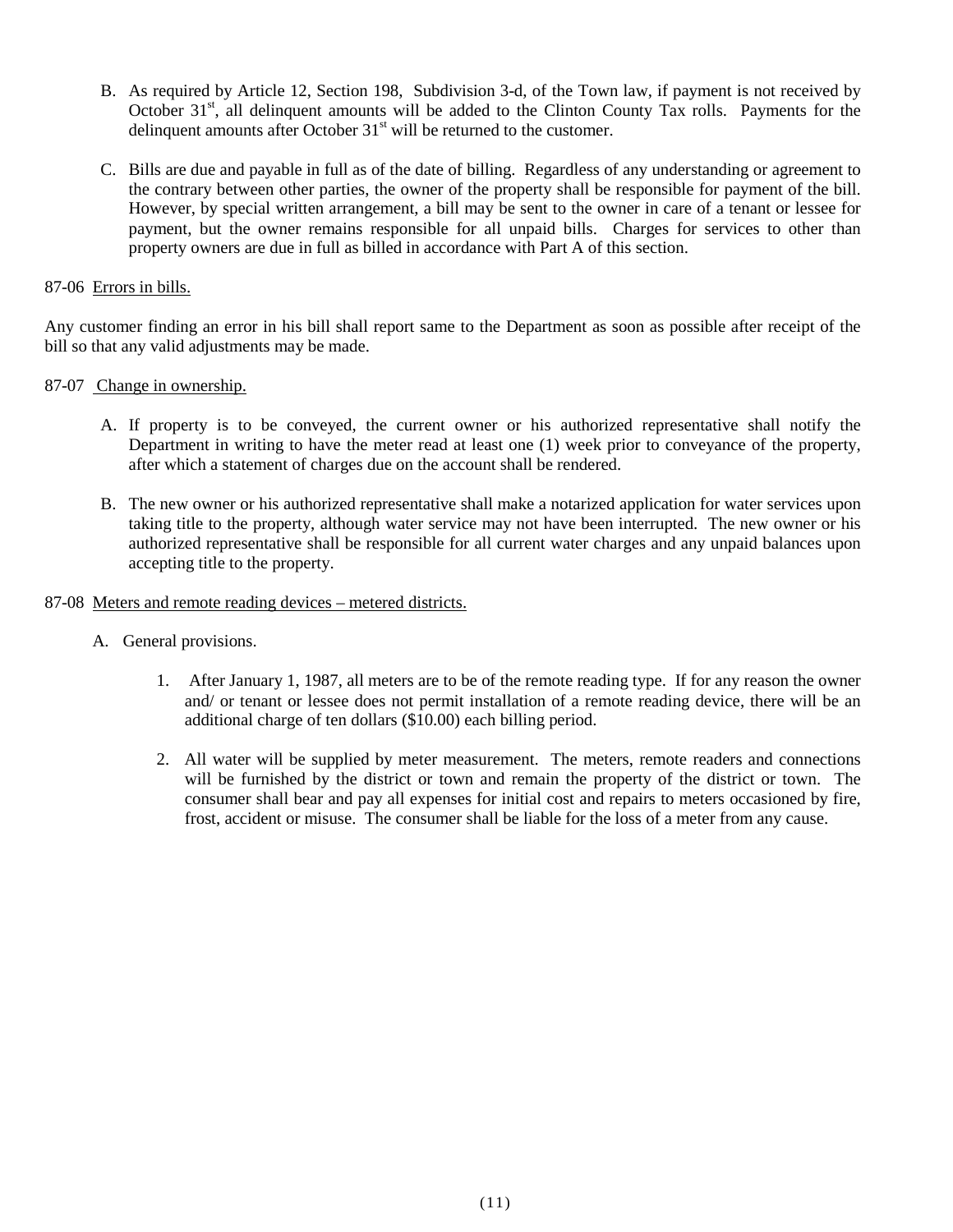- 3. No person other than the Superintendent or employee of the Water and Sewer Department shall install, remove, repair, interfere or tamper with any meters, remote reading devices or dials thereof. If a meter gets out of order or fails to properly register the water consumption, it will be changed or repaired and the consumer will be charged according to the consumption during the previous corresponding period.
- 87-09. Installation of meters and remote reading devices.
	- A. Inside Building
		- 1. Meters installed within building shall be installed as close as practicable to the point where the service pipe enters and where adequate protection from freezing and damage will be afforded. The meter shall be so located as to have it readily accessible at all times for service, inspection or repair by the Department. Provisions shall be made to prevent hot water from reaching the meter by the installation of a Swing-type check valve on the house side of the meter.
		- 2. Valves must be installed on street side of meter.
		- 2. All service lines must have a valve on both sides of meter.
		- 3. It is advisable that when water pressure exceeds sixty (60) pounds pressure, a pressure reducer should be installed on the customer's side of meter at customer's expense. Hours of water meter installation or removal shall be 8:00 a.m to 3:30 p.m., Monday through Friday (except holidays). Emergency cases will be taken care of on a twenty-four (24) hour basis.

#### B. Meter Pits

Any consumer not having a heated area for the installation of a water meter, such as a basement or utility room, shall install a meter pit to one of the following specifications:

1. Precast concrete with concrete cover shall be five and one-half feet  $(5 \frac{1}{2})$  deep, four feet  $(4')$ inside diameter, cover to have a manhole of a minimum diameter of twenty-four inches (24"); pit must have drain or sump pump to keep it free of water and bottom of pit to be of concrete. The meter pit shall be located at a point approved by the Superintendent, the lid of which shall be flush with the ground level or finished lawn grade. Meter setters approved by the Superintendent shall be installed with stop valve on the inlet side and the outlet side of the meter. Provisions shall be made to prevent hot water from reaching the meter by the installation of a Swing-type check valve on the house side of the meter. All new meters in pits shall be equipped with remote remote reading devices and, wherever possible, with the device placed at a convenient location for reading; or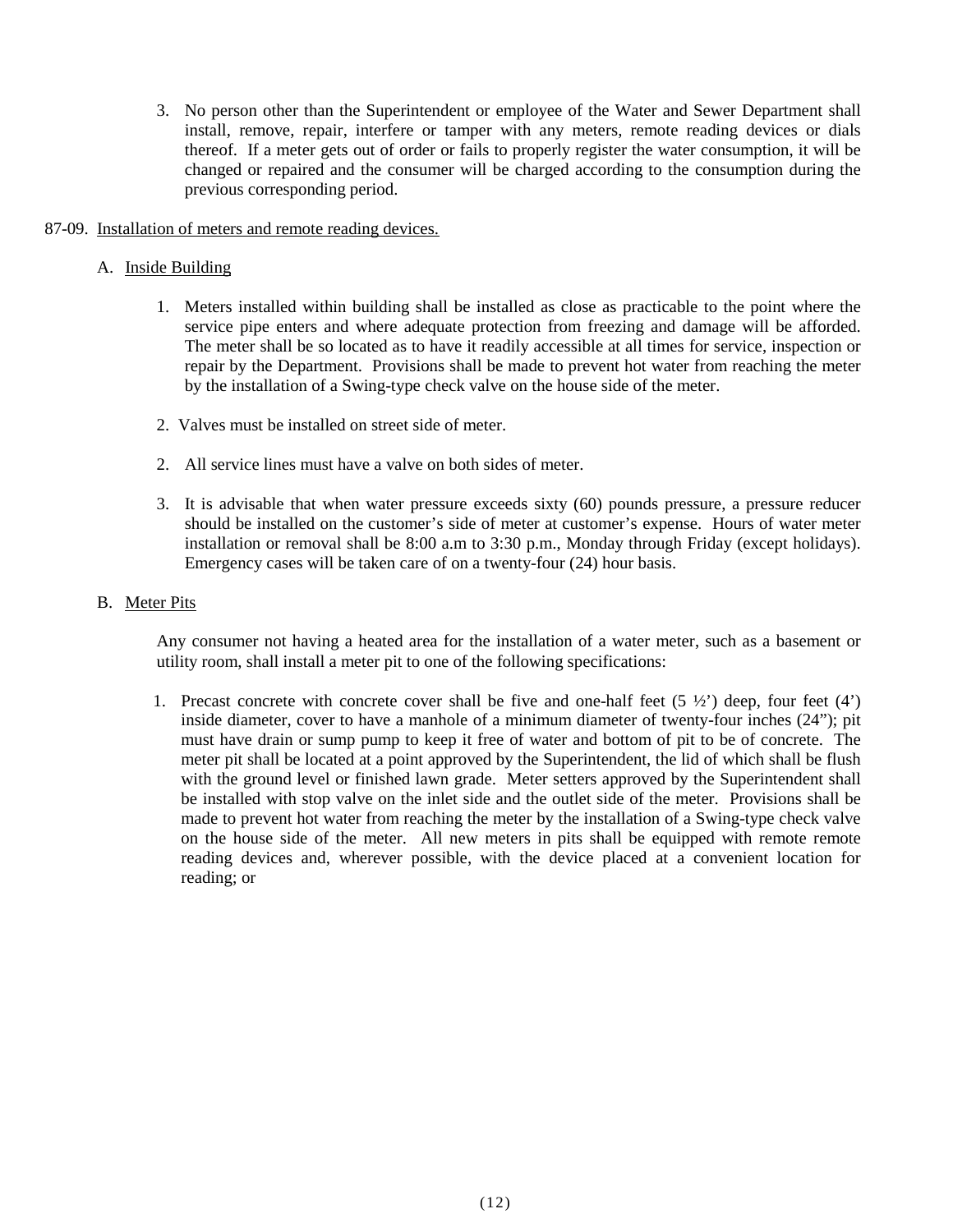- 2. for residential services, a cold water meter pit as manufactured by Mueller/ McCullough meter Set Boxes or equal may be used. The pit shall be fifteen (15) inches in diameter and of suitable depth to keep the meter five feet six inches (5'6") below the finished grade. The fittings shall be suitable for connection with the 5/8" X 3/4" size cold water meter described hereafter. The pit shall also include: 3/4" angle valve with lock wing; 3/4" meter coupling; 3/4", 250 psi polybutylene tubing of suitable length to allow the meter to be brought to the ground surface; 3/4" inlet and outlet service line connection couplings for connections to 3/4" copper tubing service lines; insulation pas and cast iron locking lid clearly marked "Water Meter". All new meter pits shall be equipped with remote reading devices and, wherever possible, with the device placed at a convenient location for reading.
- C. All meters and remote reading devices shall be readily accessible for inspections, removal or reinstallation between the hours of 8:00 a.m. and 3:30 p.m., Monday through Friday (except holidays) by authorized personnel of the Department.
- D. All meters and remote reading devices shall not be concealed unless an easily removable access door or opening is provided for the Department to service the meter and remote receptacle. All costs shall be borne by the customer to provide suitable access to the meter and/or remote reading device in an exterior area instead of a location within the building, the customer shall pay for the cost to install the meter pit, cover and post to mount the remote receptacle.
- E. Water service may be discontinued to any customer or potential customer who denies ready access to the meter or who prohibits the installation of a remote reading device.

#### 87-10 Improper functioning of water meters or remote reading devices.

- A. When a meter or remote reading device is found to be no longer functional, a replacement thereof shall be made in accordance with 87-08 and 87-09 of this Local Law.
- B. In the case of a malfunctioning water meter, which includes a stuck, noisy or leaking meter, the customer shall, with all diligence, give timely notice thereof to the Department.
- C. If there is a malfunctioning remote reading device, which includes cut cable and a damaged or removed receptacle, the customer shall, with all diligence, give timely notice thereof to the Department.
- D. If it is found necessary to remove the meter or remote reading device for repair, another meter or remote reading device shall be substituted and installed by the Department.
- E. The costs for all repairs to meters and remote reading devices damaged due to negligence shall be borne by the customer.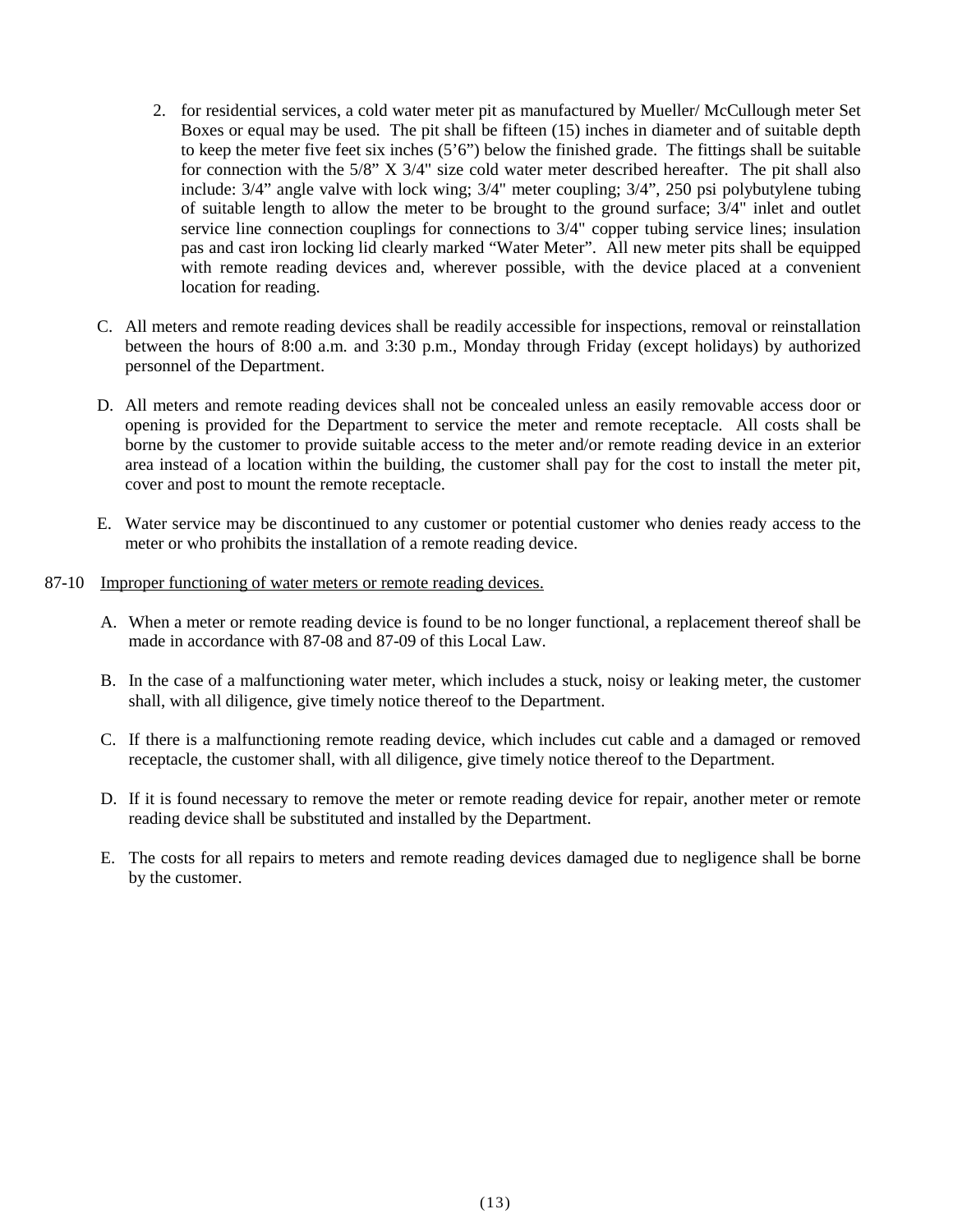## 87-11 Meter tests.

- A. When a meter has been tested upon the written request of the customer and if so desired by the customer, in his presence found to be accurate within the American Waterworks Association limits for the particular meter, a charge of twenty-five dollars (\$25.00) must be paid by the customer.
- B. The Department reserves the right to remove and test any meter, at no cost to the customer, at any time it is deemed necessary by the Department.
- C. If the rest results do not meet A.W.W.A. accuracy limits, the meter shall be replaced at no charge to the owner and there shall be no charge for the test and the most current water bill shall be adjusted as necessary either up or down to compensate for the meter error.

## 87-12 Meter tampering prohibited.

Meters, remote reading devices, and seals shall not be tampered with or disturbed by any unauthorized person. Tampering with meters, remote reading devices, or seals is a violation of 165.15 of the Penal law, entitled "Theft of services".

## 87-13. Vacant premises.

- A. Customers whose premises are vacant or unoccupied, whether intended for occupancy by owner or tenant, shall pay a service charge of ten dollars (\$10.00) for removing and ten dollars (\$10.00) for resetting the meter when service discontinuance is requested by the owner.
- B. If the meter is any vacant or unoccupied premises is damaged or missing the owner of the premises at the time of resetting or reported damage or loss to meter shall be responsible to pay for any repair cost or a replacement meter cost, whichever is necessary.

## 87-14. Sub metering prohibited.

Sub metering or resale of water by customers is prohibited unless specifically approved by the Superintendent or Town Board.

## 87-15. Metered water for construction purposes.

A. Temporary use of water for construction purposes requires a permit from the Department. The Contractor or person applying to use the water for building or other construction purposes must make formal application to the Department for such permit. This permit must be approved by the Superintendent and fees shall be paid by the applicant in accordance with the charges hereinafter set forth or established by the Town.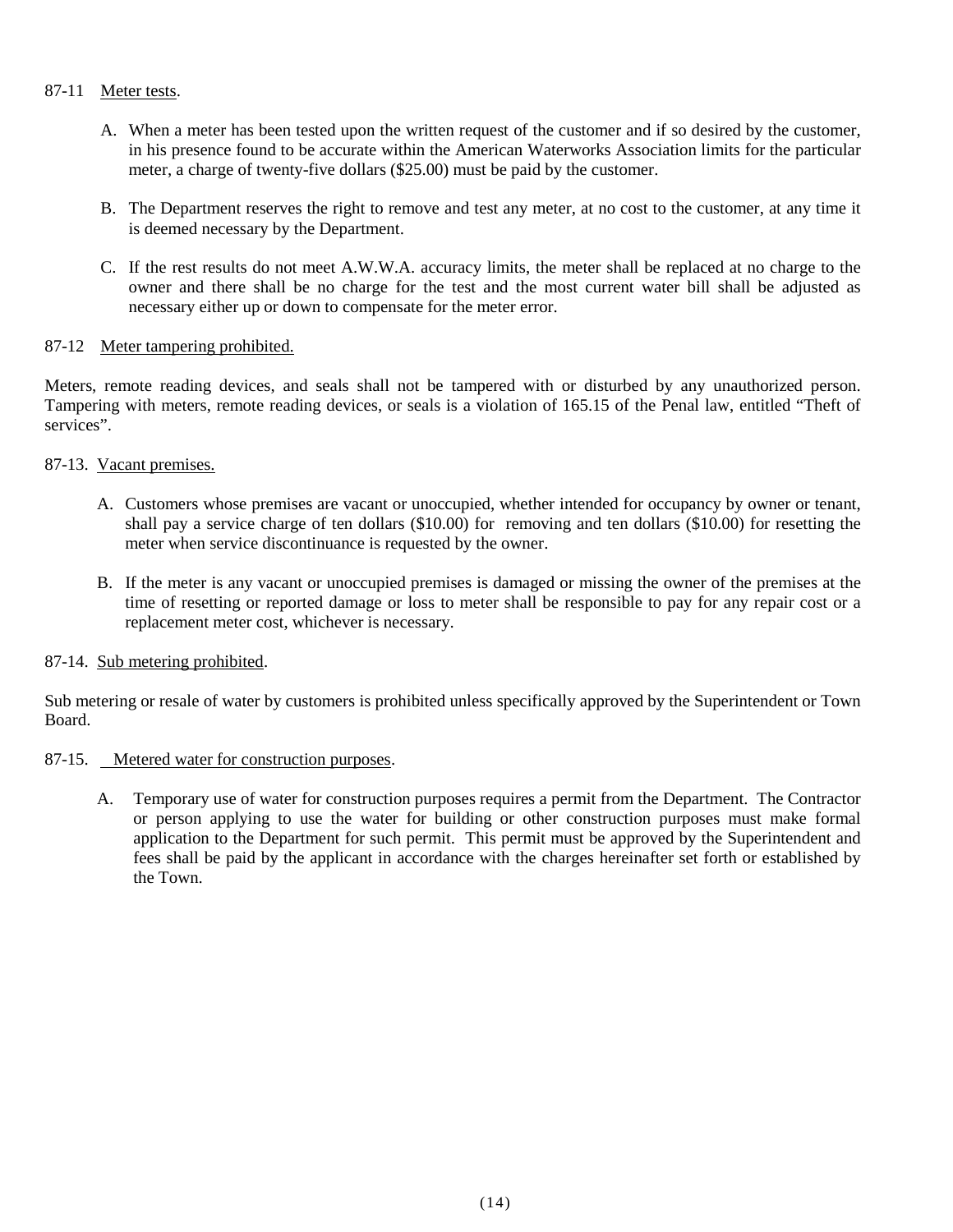- 1. A meter shall be required for all construction operation, maintenance and control of the Department services and facilities unless waived by the Superintendent. When a meter is installed, it shall have a check valve for backflow prevention and be placed in an approved enclosure with a hinged cover fitted for a padlock and so placed that it will not be disturbed during construction. In the winter, the enclosure shall be insulated against frost and shall be made available for inspection or reading of the meter upon request of the Superintendent.
- 2. The meter will be installed, tagged and sealed by the Department
- 3. The contractor/ applicant shall pay a service charge of twenty-five dollars (\$25.00) to install meter; give a deposit of one hundred sixty-five dollars (\$165.00) for a meter one (1) inch or less in size, or six hundred fifty dollars (\$650.00) for each two or three inch meter; and give a deposit of one hundred dollars (\$100.00) in good faith to assure the removal of any temporary tap completed to the satisfaction of the Department upon completion of construction.
- 4. Upon the return of the meter, the contractor will be billed for water consumption as registered upon the meter and according to the schedule of prevailing rates established by the Town Board. The deposit for the meter and the deposit in good faith will be returned upon determination that the meter is in proper working order, the removal of any temporary tap has been accomplished and payment for water consumed has been received.
- B. Temporary use of street hydrants for construction work in cases where water is not installed, will be permitted for limited periods upon application to the Department. The application must be approved by the Superintendent. The contractor shall pay a service charge of twenty-five dollars (\$25.00) to install meter and deposit in good faith one hundred sixty-five dollars (\$165.00) for a meter one (1) inch or less in size or six hundred fifty dollars (\$650.00) for each two (2) inch or three (3) inch meter, This deposit will be held by the Department as security for any damage to the meter or hydrant. Upon completion of construction when the meter is returned to the Department, the contractor will be billed for the water consumption as registered on the meter and according to the schedule of prevailing rates established by the Town Board. The deposit given in good faith will be returned upon determination that the meter and the hydrant are in proper working order and the payment for water consumed has been made. Any costs for repairs ore replacement of any parts of said meter or hydrant or any replacement of said meter or hydrant shall also be paid prior to the return to the contractor of the deposit given in good faith.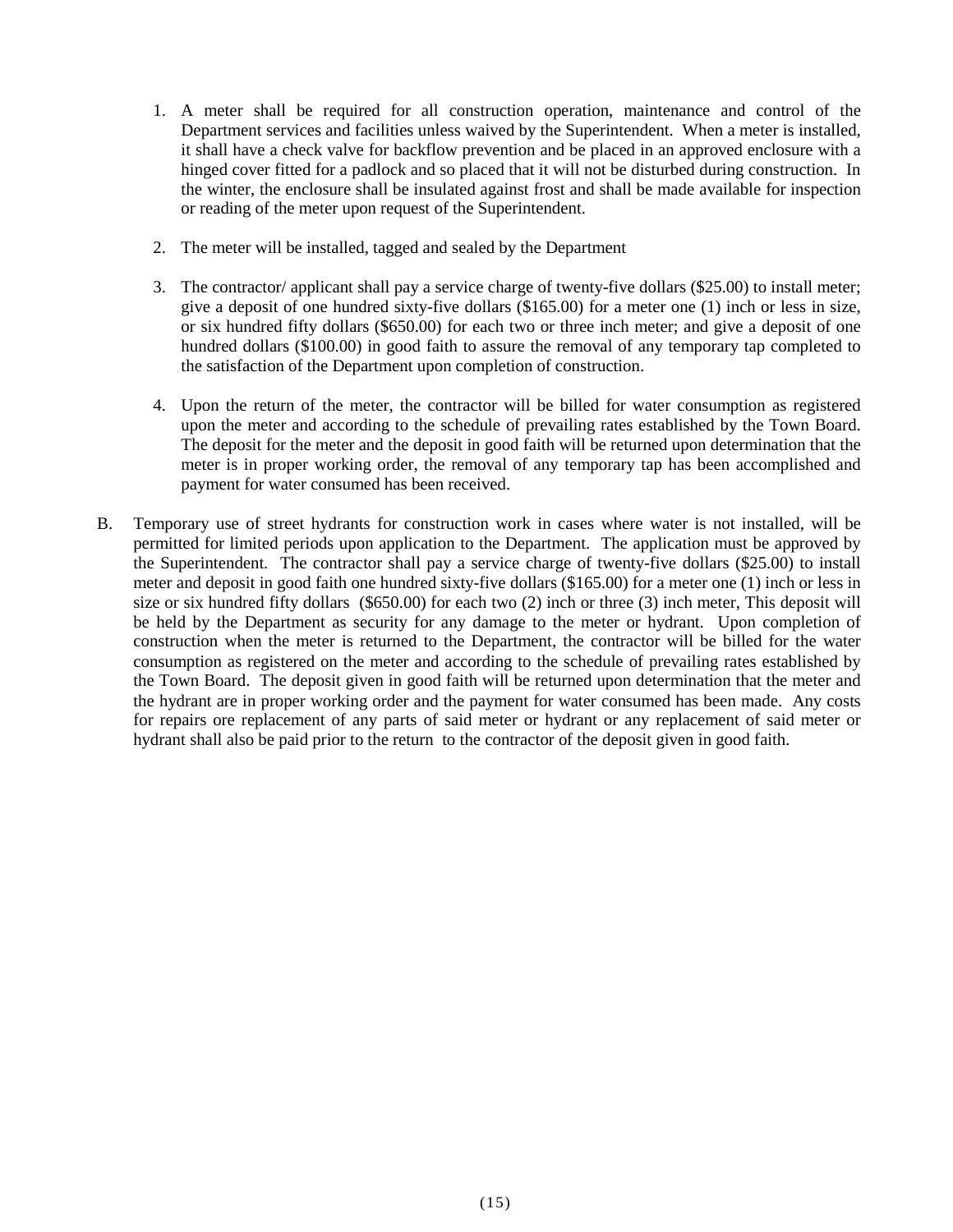#### 87-16. Unmeterd water for construction purposes.

- A. Unmetered water for construction purposes in **unmetered** districts is generally not allowed and only shall be permitted upon the written approval of the Superintendent.
- B. The contractor will deposit in good faith one thousand dollars (\$1,000.00) with the Department to ensure payment for water consumed or for the payment for repairs to water district properties due to damage caused by said contractor.
- C. The Department will formulate a schedule of charges for water consumed. After computation of charges, the contractor will be billed for the estimated water consumption.
- D. After construction in an area is completed, or any water district invoices resulting from damages caused by the contractor to water mains or service line must be paid before the deposit given in good faith is returned to the contractor.

## 87-17. Excavation in streets.

- A. No street, road, or public grounds shall be excavated by any person for the purpose of making a connection with the mains or for laying any water pipes or fixtures unless he shall have secured a permit to excavate from the Superintendent of the governing highway department or other public authority.
- B. Any street or public grounds which shall be excavated for the purpose of making a connection with the mains or for laying any water pipes or fixtures, shall be restored by the applicant as soon as possible. All federal, state or local safety standards and regulations shall be strictly complied with.
- C. Streets, sidewalks, parking areas and other public property disturbed in the course of the work shall be properly backfilled, tamped in layers and restored.

## 87-18. Service lines.

Not more than one (1) building or facility shall be supplied from the same service line. If the Superintendent and Town Board shall determine that strict compliance with this section will create practical or technical difficulties or unnecessary hardship, he may grant a special permit for more than one (1) building to use the same service line, provided that the operation, maintenance and control of the service furnished is substantially the same as in all single connections.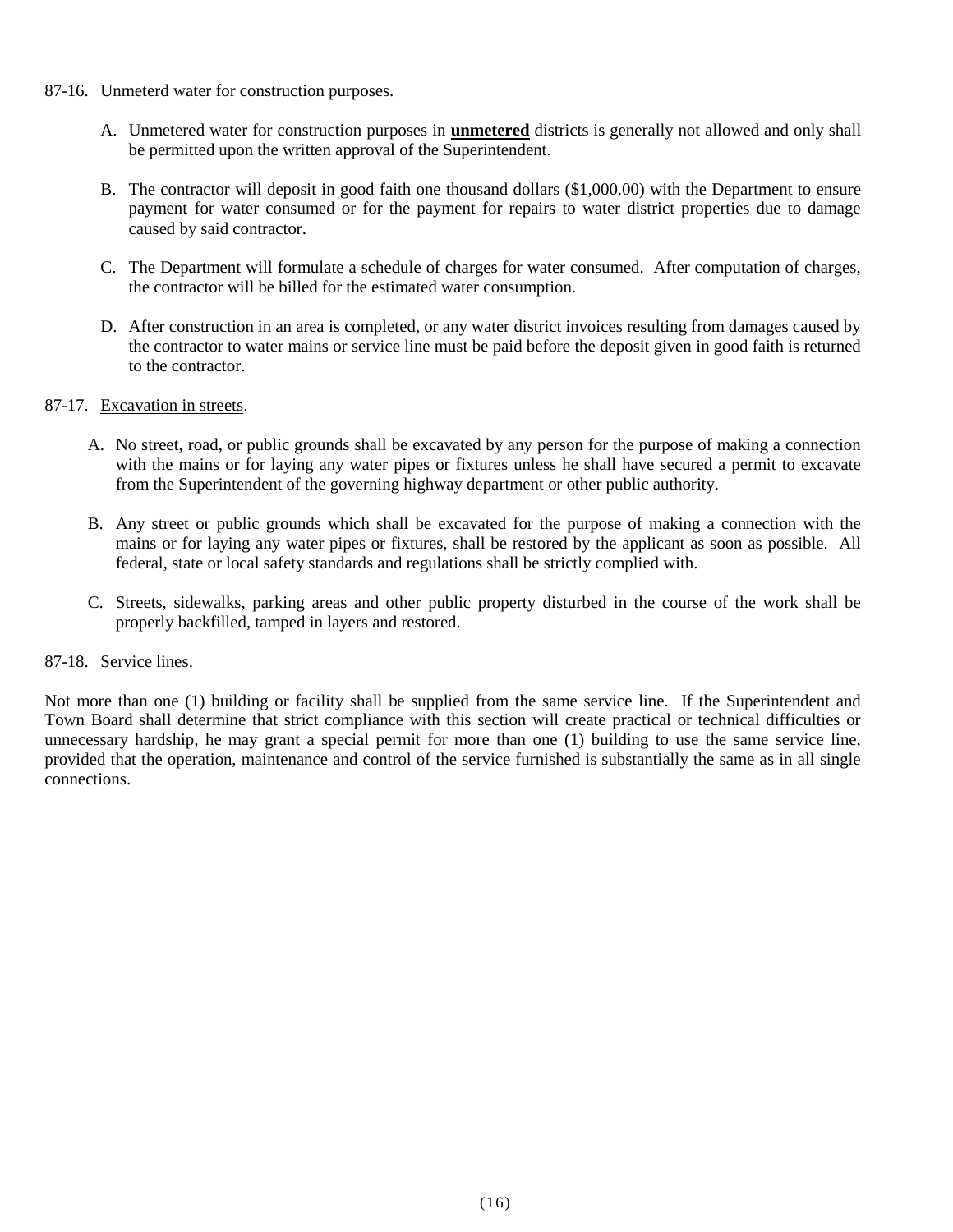## 87-19. Standards required.

- A. Except as hereinafter provided, service pipes and fittings shall conform to those standard and shall be of whatever size the Superintendent shall determine to be necessary to ensure proper operation, maintenance, safeguard and control of the service to the customer by the Department.
	- 1. All residential service shall be copper tubing, ASTM B88-70, Type K, or as subsequently modified for seamless copper water tube, with an inside diameter of not less than three-fourths (3/4) inch nor more than one (1) inch.
	- 2. All other service pipes shall be cement-lined ductile-iron A.W.W.A. cC-151, or copper tubing, Type K, as above, from the street main to the valve inside the building.
	- 3. All service pipe connections shall be flared, flange, tyton joint, mechanical joint or compression type. No lead or solder joints are allowed.
	- 4. All materials must be of an acceptable quality, free from defects and all work must be executed in a workmanlike manner.
	- 5. All excavation required for the installation of a water service shall be open trench work unless otherwise approved by the Water Superintendent. Pipe laying and backfill shall be performed in accordance with the applicable provisions of AWWA C-600, except as modified by these regulations.
	- 6. After the pipe is laid, it must be inspected by the Superintendent or his representative before filling in. As the trench is backfilled care must be taken not to deposit any stone or rock within twelve 12) inches of the pipe. Stone or rock exceeding twelve (12) inches in diameter shall not be deposited as trench fill. As the trench is filled, the earth must be tightly tamped on each side of the pipe and over the pipe so as to secure as near as possible to the original degree of soil compaction.
	- 7. All piping shall have a minimum of five and one-half feet  $(5 \frac{1}{2})$  of cover below finish grade.
	- 8. The owner or his representative shall notify the Department twenty-four (24) hours prior to being ready for an inspection.

## 87-20. Service line maintenance.

A. Service line from the curb stop to the meter shall be the responsibility of the owner.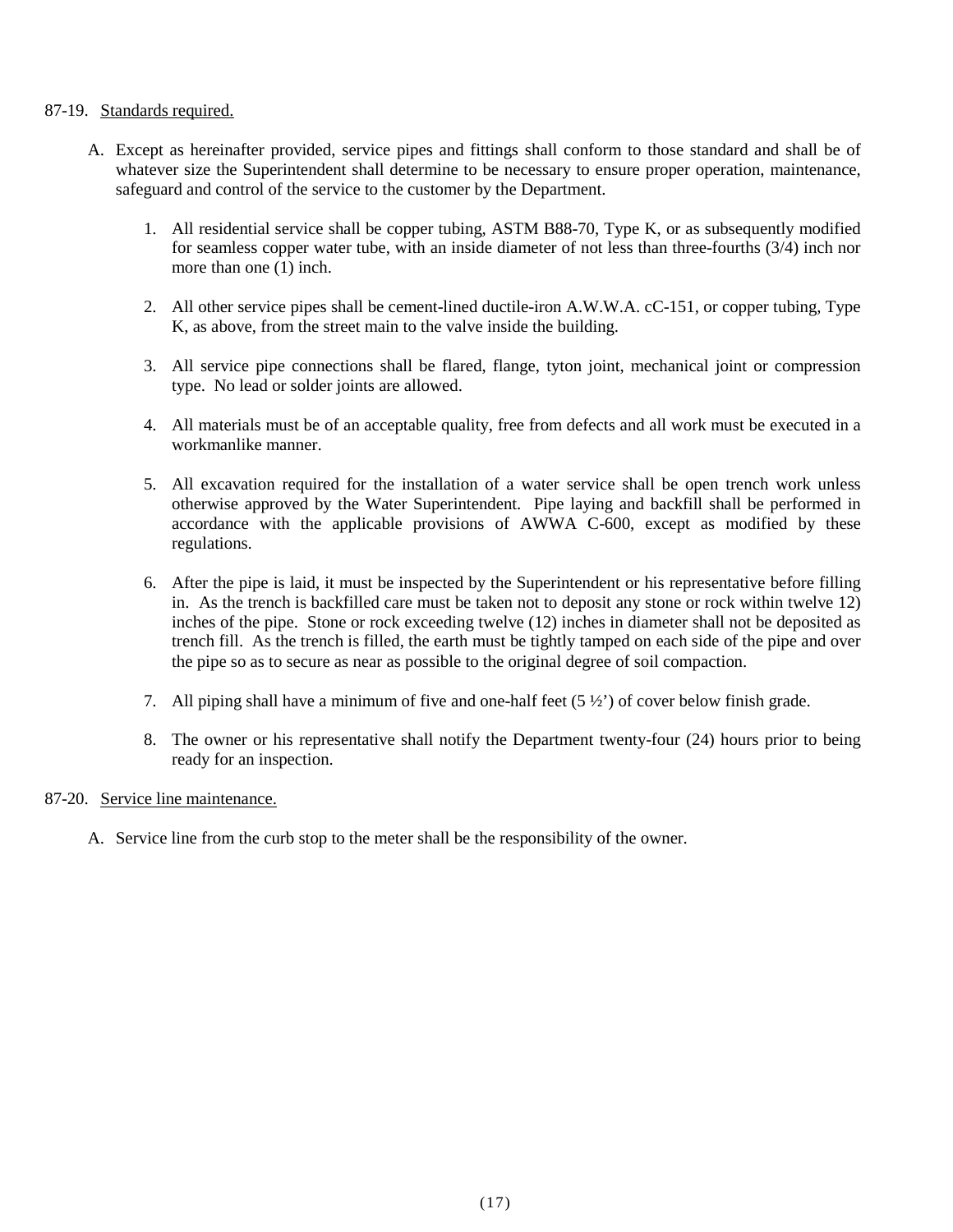B. When necessary and as determined by the Superintendent, an emergency exists or in instances where a customer neglects proper maintenance, the water service line on the customer's side of the curb box shall be repaired by the Department and the owner of the property billed for the cost thereof. An invoice of such repair cost will be prepared and the customer will be billed. The cost shall be subject to the same penalties as provided for in 87-5 of this Local Law.

## 87-21. Connecting service lines to mains.

- A. No person, corporation , or business shall make or cause to be made a tap or connection to use water for any purpose without having first obtained permission from the Superintendent and/or Town Board. All applications for permission for the introduction of water to any premises or for the extension of any pipe for the conveyance of that water shall be made on forms furnished by the Department for the purpose along with a notarized signature of the owner of the property. The application shall include a statement of all uses for which the water is desired. Payment of the fees as applicable shall be made at the time of filing the application. If required by the Superintendent, the application for permit shall be supplemented by plans, specifications and such other information considered by him to be pertinent.
- B. All work performed in making a water connection shall be in accordance with any Town Local law, ordinances or resolution establishing rules and regulations governing water services, copies of which are available at the Town Hall.
- C. Tapping shall be done only on the days and at the times prescribed by the Superintendent and only by an employee of the Department, agent or authorized contractor.
- D. All type K copper pipes shall be connected to the main by an expansion loop. All service pipe shall be at least five and one-half (5 ½) feet deep. The expansion loop shall lay laterally and not extend upward.
- E. Service taps shall not be made after November  $15<sup>th</sup>$  and until frost is out of the ground. Exceptions may be granted by the Superintendent or the Town Board.

## 87-22. Fees.

As established by the Town Board.

## 87-23. Additions or alterations in pipes.

- A. With the exception of the pipes on the customer's side of the meter, no additions or alterations to any public or private water service line shall be made by any person until application therefore has been made to the Department and a permit signed by the Superintendent is issued.
- B. Tapping shall be done by the department, as indicated in 87-21 of this Local Law.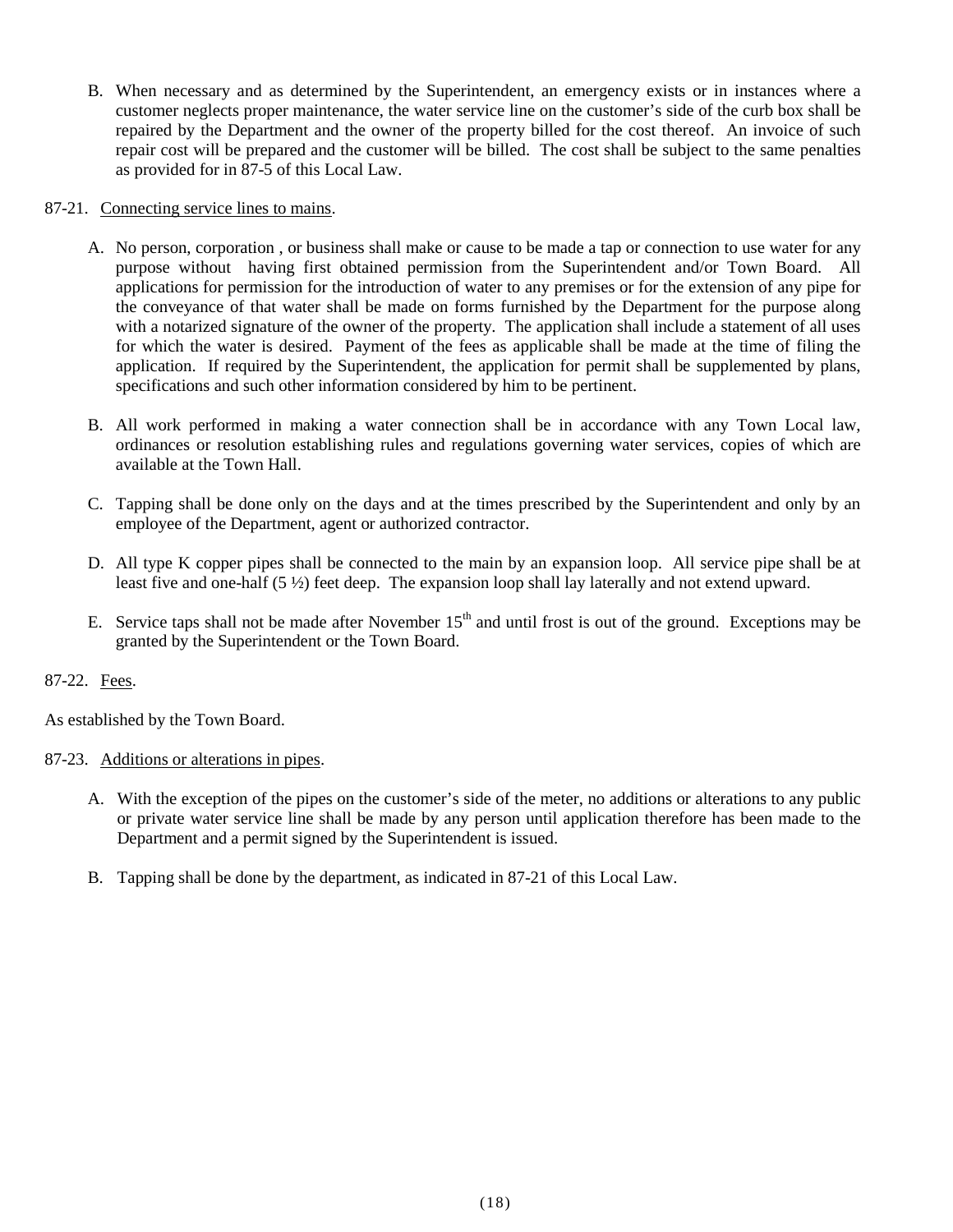#### 87-24. New connection or extension.

- A. A curb valve shall not be opened by any person other than a representative of the department. The Superintendent will have all new connections inspected after notification that the work has been completed. If found satisfactory, will have a meter installed and water service turned on at the curb valve. This shall not apply where the work is a simple extension of facilities or additional attachments on the customer's side of the meter are made and where water is currently in use.
- B. Extension of distribution mains to supply a new area or to increase the supply to a specific area shall be the responsibility of the customer, builder and/or developer. The customer, his representative or the builder/ developer shall present the Superintendent with an application for the extension of public facility or a copy of the building permit application for engineering review and subsequent transaction of a written agreement with the Town Board for the installation. All subdivisions must be approved by the Town Planning Board prior to any application submittal or extensions of distributions mains and lateral.
- C. Any new connection or extension one inch (1") or less shall be tested for leakage with line pressure.
- D. Any new connection or extension greater than one inch (1") shall be tested for its entire length up to the consumer's valve within the building according to A.W.W.A Standard C600-82, Section 4- Hydrostatic Testing, Both pressure and leakage tests will be required. The minimum test pressure will be two hundred (200) psi for a two (2) hour duration.

## 87-25. Service line construction and inspection.

- A. Service lines shall run at right angles to, and in a straight line from, the corporation valve to the building wherever possible. Exceptions may be granted by permission of the Superintendent. All service lines shall have a minimum of five and one-half feet (5  $\frac{1}{2}$ ) cover from final grade and shall be readily accessible for service, maintenance and repair at all points between the corporation valve and the water meter. The distance between taps shall not be less than eighteen inches (18").
- B. Splicing of service pipes, use of couplings or other means of joining pieces of tubing between corporation valves and the main and water service valve or between curb valves and the meter, where less than sixty feet (60') of tubing is required, is prohibited.
- C. No service line shall be installed in a driveway, utility or drain trench. No service line shall be installed less than ten feet (10") from a septic tank, sewer pipe, drainpipe, cesspool or other type of waste disposal system.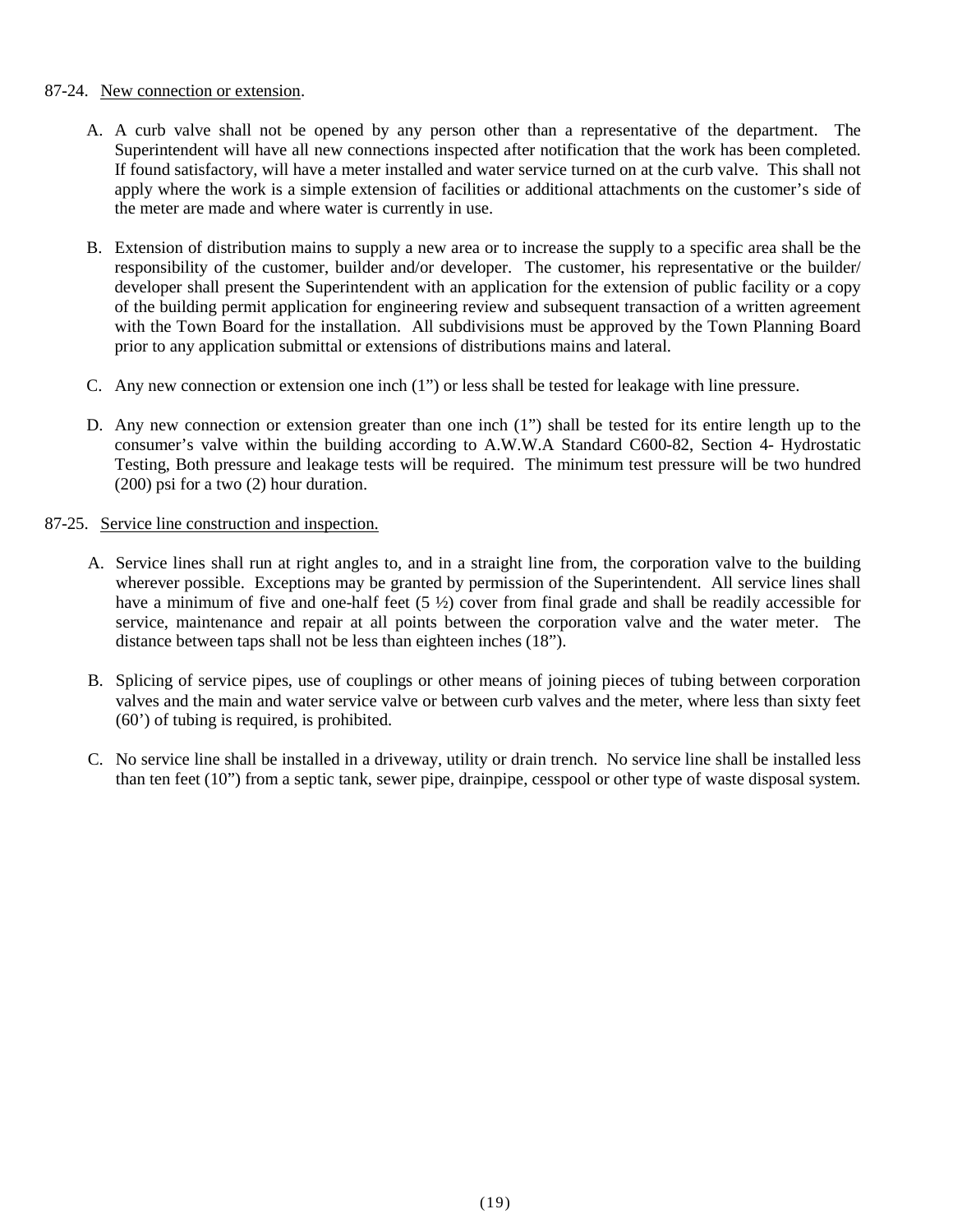- D. There shall be no cross-connections between public and private water supply systems, tanks, reservoirs, vats, air-conditioning equipment, underground lawn sprinkler systems, underground piping, swimming pools or similar structures used for purposes other than storage of potable water, as per 87-33 of this Local Law.
- E. Customers shall maintain their own building water pipes, service line, and fixtures connected therewith, in good repair, protected from frost and freezing (5'6" minimum cover for service lines), at their own expense.
- F. When cross-connections exist or are deemed necessary, they must be constructed or reconstructed as approved by the Superintendent, to prevent reverse flow from entering the potable water supply, as per 87- 33 of this Local Law. Periodic inspections of all cross-connection devices shall be made as required by the Department.
- G. The Department shall maintain the service line from the main up to and including the curb box and curb valve for service up to and including one (1) inch size. Service lines over one (1) inch from the main to the property line shall be the responsibility of the property owner. In case of emergency, the Superintendent may repair or maintain the service on the customer's side of the curb valve at the customer's expense in accordance with 87-20 of this Local Law.

## 87-26. Water service valves.

- A. Every service line shall have a water service valve located between the property line and curb line of the street. The curb valve shall be set and maintained so that the grade of the cover conforms to these regulations. In cases where the water main is located in the sidewalk area, the valve and curb box shall be located between the sidewalk and the property line.
- B. The Department shall maintain the service line from the main up to and including the curb box and curb valve, where the curb box and/or curb valve are in the right-of way. In case of emergency, the Superintendent may extend this service beyond the right-of way at the customer's expense.
- C. All curb valves two (2) inches or less shall be without drains as produced by Mueller Cat. #H15209 (3/4", 1") H15214 (1 1/4", 1 1/2" , 2") pr like product of the Ford meter Box Co., Inc., or equal.
- D. All service valves greater than two (2) inches shall conform to A.W.W.A. C509-80, iron body, resilient, bronze mounted, non-rising stem, open left (counter clockwise).

## 87-27. Joints.

No tee or other fitting shall be permitted on the service pipe between the main and the meter.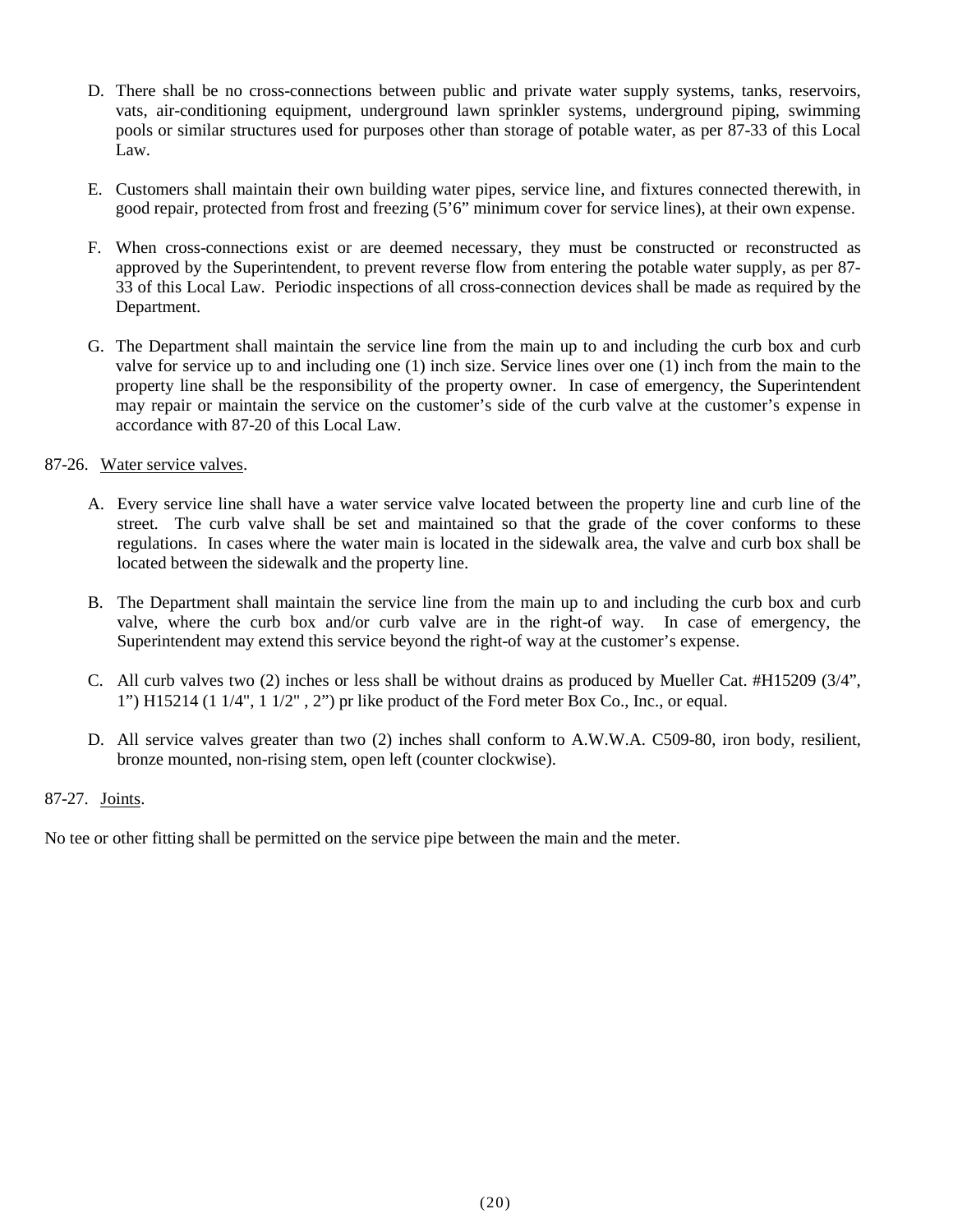#### 87-28. Winter discontinuance; burst pipes.

- A. Customers whose building are to be unattended continuously for thirty (30) days or more between October 15 and April 15 in any year shall notify the Department, in writing, to shut off the water for the house service and/or the lawn sprinkler service at the curb valve. A minimum charge will be made for both domestic and sprinkler services for each quarter period. These charges shall be subject to the same penalties as provided for 87-05.
- B. The Department will not assume any responsibility for any damages due to freezing of pipes on the customer's side of any curb valve.
- C. Winterizing and protection of the meter, the plumbing system, fixtures and piping are the responsibility of the customer. In cases of frozen or burst pipes or meters, due to neglect, the customer shall pay for meter and pipe repairs and all resulting water discharged.
- D. The quantity of water discharged, from a broken or leaky service line, if from the customer side of the curb valve or from a broken meter, shall be estimated by the Superintendent, and added to the next water bill and shall be subject to the same penalties as provided for in 87-05 of the Local Law.
- E. Where services are frozen the applicant or consumer will at his own expense thaw out the pipe between the curb valve and the water meter or house valve. If examination of the service pipe indicates that the depth of cover is less than five and one-half feet  $(5 \frac{1}{2})$ , the Superintendent reserves the right to require the service pipe to be lowered to a minimum of five and one-half feet (5 ½').
- F. If freezing and bursting occurs at locations where meter pits have been installed by the Department, no charge shall be made to the customer.

#### 87-29 Lawn sprinkler systems.

A customer shall not use water for any lawn sprinkler system which requires underground installation with nozzles either below the surface, flush with the surface or above grade without first having obtained a permit therefore from the Department and approval by the Superintendent.

## 87-30 Lawn sprinkler permits.

- A. No permit shall be issued for the installation of a lawn sprinkler system unless:
	- 1. the service line supplying the proposed lawn sprinkler system is metered and accompanied with an approved backflow prevention device; and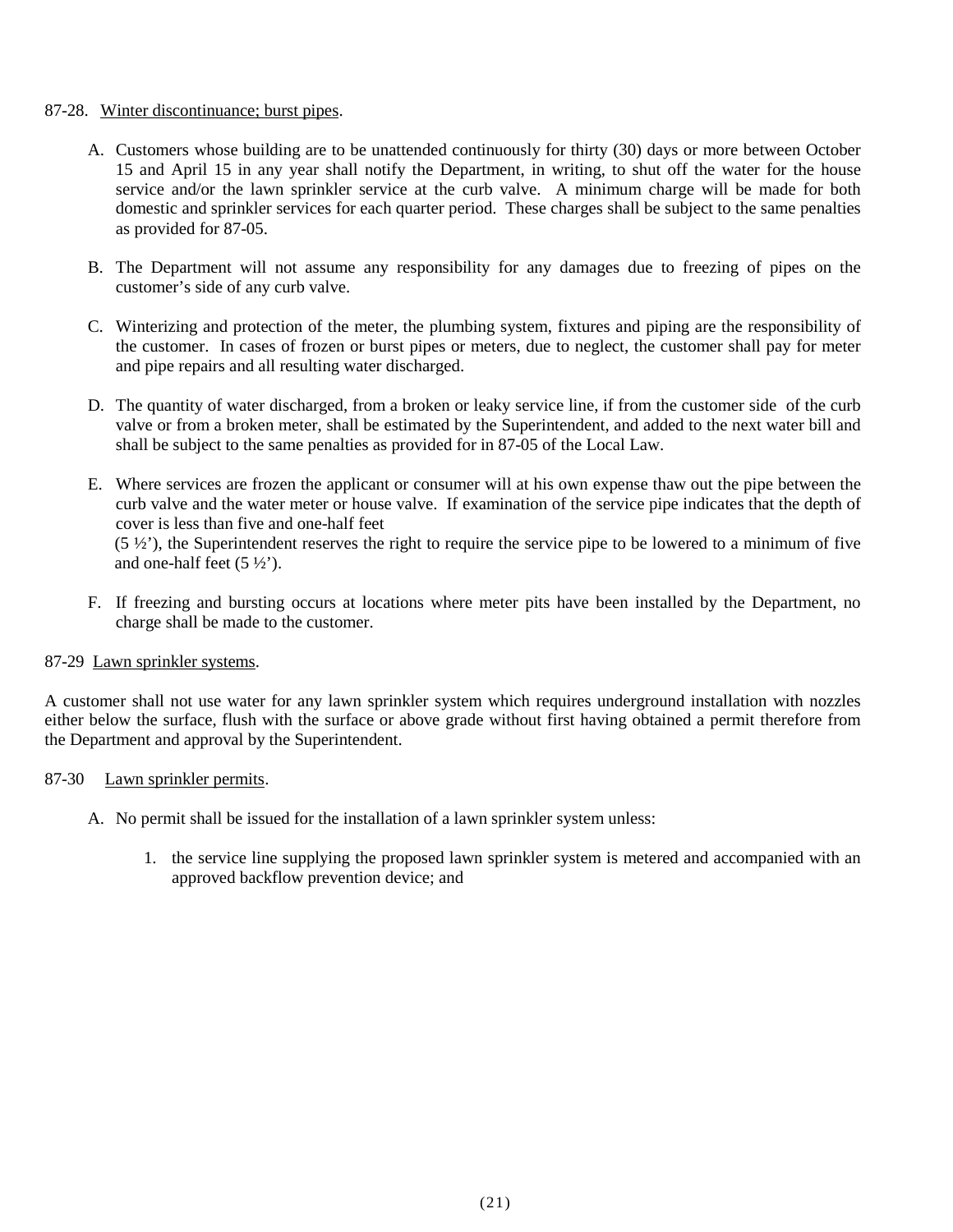- 2. the installation has been inspected and approved by the Superintendent, or his authorized representative, and it has been found that the installation will prevent a return flow or water into the public water supply.
- B. Where separate lawn sprinkler metered service is installed, all water available as a result thereof shall be used for lawn sprinkling purposes only, in accordance with Subsection A(2) hereof.

## 87-31 Water conservation measures.

During the period between May 1 and October 1, at the discretion of the Superintendent, customers shall be requested to curtail lawn sprinkling and watering of gardens. Customers having even numbered house addresses shall us the water on even-numbered days and customers having odd –numbered house addresses shall use the water on odd numbered days for sprinkling lawns or gardens.

## 87-32 Existing lawn sprinkler systems.

Any existing lawn sprinkler system which does not conform to the requirements of 87-30 of this Local Law shall be removed or discontinued until such time as the system is corrected and approved by the Superintendent.

## 87-33. Cross Connection and Backflow Prevention.

A. Purpose: To protect the public water supply from the possibility of contamination by isolating within its customer's internal distribution system or its customer's private water supply system such contaminations and, to comply with the New York State Sanitary Code 5.1.31. The current New York State Department of Health Cross Connection Control manual or its latest edition will serve as a guide.

The customer has the primary responsibility of preventing contaminants from entering the potable water piping system and subsequently, the public water supply.

He shall, as required by the supplier of water, install, test, operate. Maintain and keep adequate maintenance and repair records for every backflow prevention device installed to proved containment.

Additionally, the customer shall prevent cross-connection between the potable water piping system and any other system within its facility.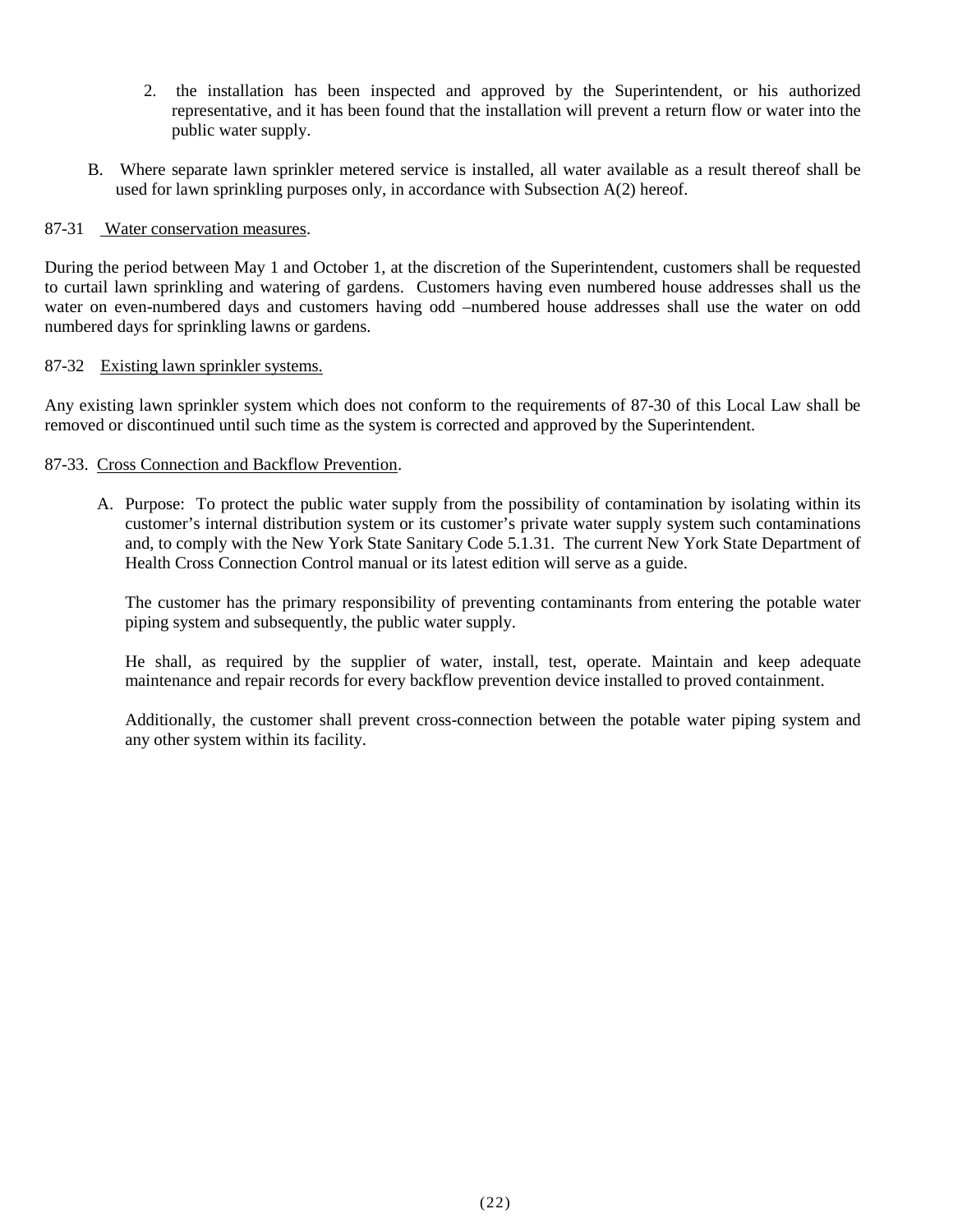- B. Authority: The Superintendent or his designated agent, acting for and on behalf of each water district, shall inspect the plumbing in every building or premises within any water district as frequently as in his judgment may be necessary to assure that such plumbing has been installed public water supply of the District by the plumbing. The Superintendent shall notify or cause to be notified in writing the owner of authorized agent of the owner of any such building or premises **to correct within a reasonable time, set by the Superintendent**, any plumbing installed or existing contrary to or in violation of this Local Law, which, in his judgment, may therefore permit the contamination of the public water supply or otherwise adversely affect the public health.
- C. Inspection: The Superintendent or his designated agent shall have the right of entry into any building during 8:00 a.m. to 3:30 p.m., Monday through Friday for the purpose of making an inspection of the plumbing systems installed, with the proper notification to the owner or his agent prior to. Any customer denying entry for the purpose of inspection shall automatically be rated as a hazardous facility.
- D. Rating; Each customer rated will receive one of three ratings by determination, not only of existing hazards, but also, of potential hazards. The three listings would be:
	- 1. Hazardous Facility
	- 2. Aesthetically Objectionable Facility
	- 3. Non-Hazardous Facility

The degree of hazard will determine what back flow prevention device if any will be required of each individual facility.

Three categories should be considered when determining the degree of hazard posed by a facility and making the subsequent determination of the type of protective device required. They are:

- 1. Use, Toxicity, and Availability of Contaminants
- 2. Availability of a Supplementary Supply of Water
- 3. Fire Fighting System Evaluation

Based on these considerations, it will be possible to rate a facility as hazardous, aesthetically objectionable or non-hazardous.

A hazardous facility must be contained through the use of a RPZ or an air gap.

An aesthetically objectionable facility must be contained through the use of a DCV.

Non-hazardous facilities should be protected through an internal plumbing control program to ensure that plumbing cross-connections are adequately protected or eliminated.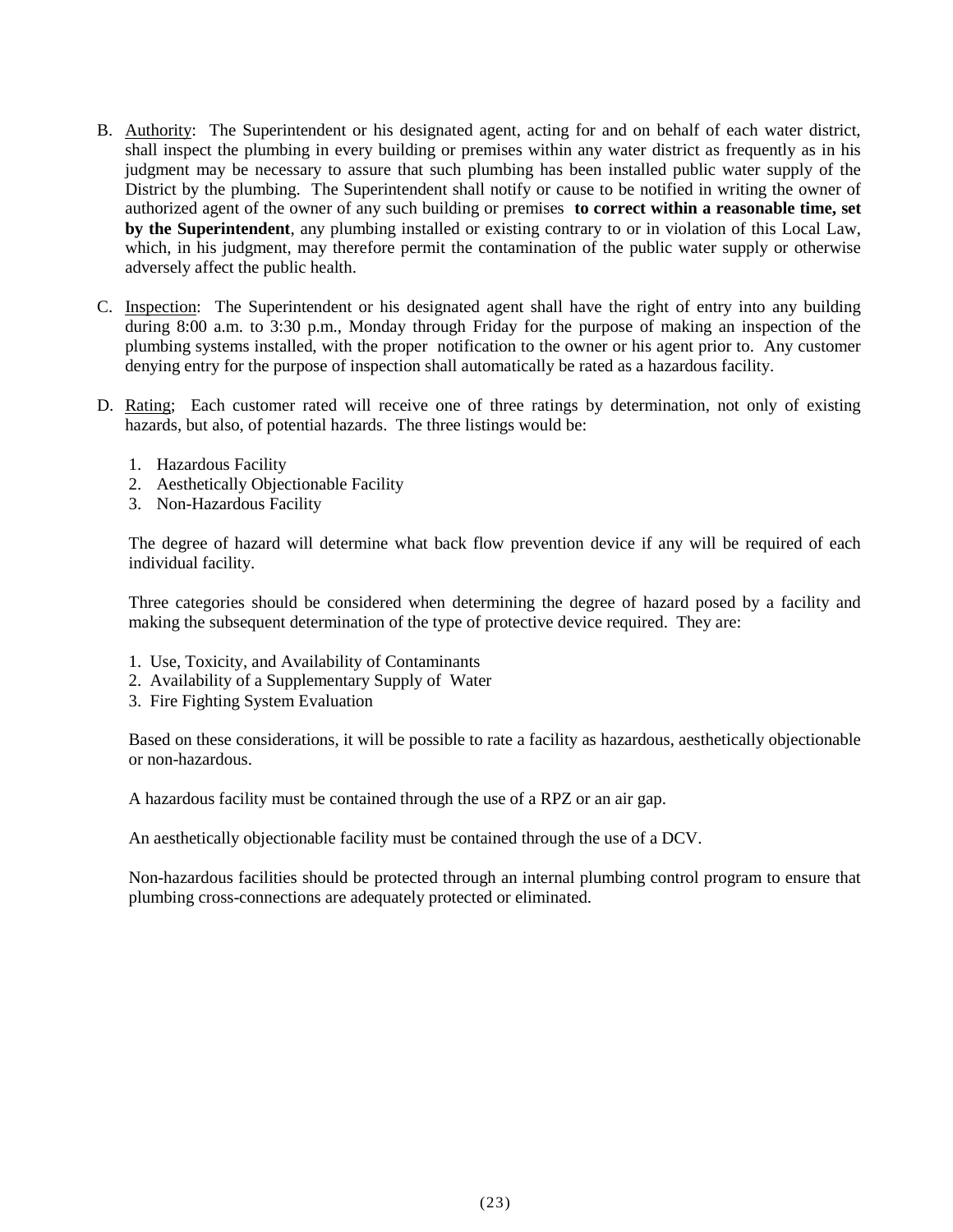The New York State Education Law requires that the design of backflow prevention device installation be accomplished by a licensed professional engineer or a licensed architect in the State of New York. This requirement can be fulfilled in several ways. For installation the customer may choose:

- a. A design by the Town's Engineering staff and built accordingly; or,
- b. several customers may select one engineer and design each customer's backflow prevention device installation and submit for approval; or,
- c. each customer may select and pay an individual engineer and/or customers may utilize engineers on their own staff.

The following forms and procedures should be followed:

Forms:

- GEN 236 New York State Department of Health Application for Approval of Backflow Prevention Device(s)
- GEN 237 New York State Department of Health Certificate of Approval for Backflow Prevention Device(s)
- GEN 215 Report of Testing and maintenance of Backflow Prevention Device.

#### Procedures:

- a. The District will notify the customer for an on site inspection of facilities or a review of submittal plans for new facilities and determine the degree of hazard of each facility as set forth in other sections of the Local Law.
- b. The District will require the customer to submit plans, specifications, and applications for the proposed connection in quadruplicate.
- c. The submitted plans, specifications, and applications in quadruplicate will be forwarded to the Bureau of Public Water Supply Protection for their review and approval or disapproval after the Superintendent has reviewed and approved such plans. The Bureau of Public Water Supply and Protection will evaluate the application, plans, specifications, and recommendations and will approve or deny the application. If it is disapproved, it will be returned for modification and resubmittal. The approved application will be returned with a letter of approval and certificate of approval and a copy of the approved plans in quadruplicate to the Superintendent.
- d. The Superintendent will then add his approval and forward copies of each document to the Bureau of Public Water Supply and the water customer will have forty-five (45) days to install protector devices in accordance with the approved plans.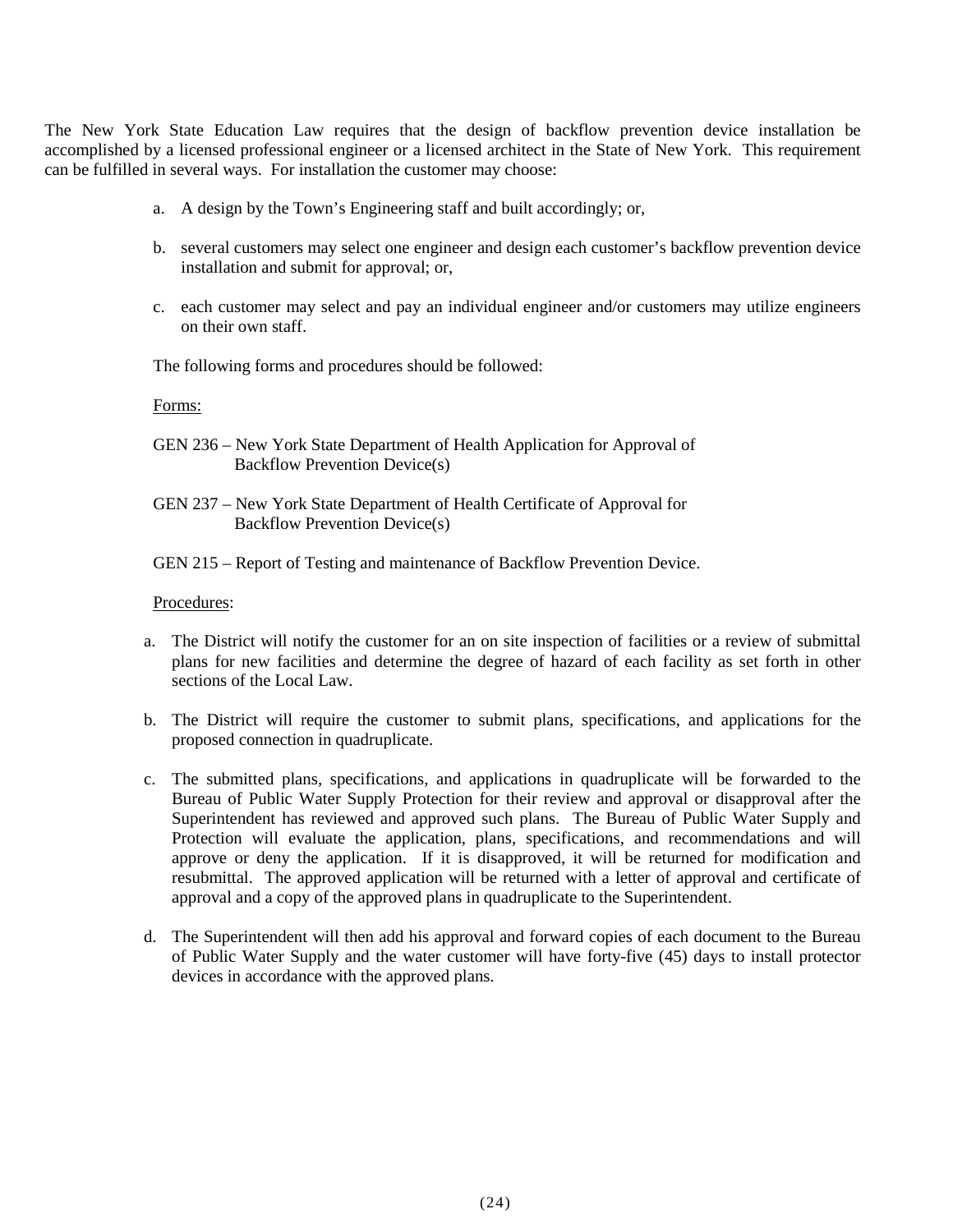e. Testing of the device will be according to the other sections of this Local Law

F. Testing: The Department shall test each new backflow prevention device installed at or near the time of installation and duly record the results thereof, An annual testing procedure will be required of all back flow prevention devices to see that they are functioning properly. These annual tests shall be made by a certified back flow prevention device tester in the presence of a department employee, or the owner or owner's agent may so contract with the Town of Plattsburgh's Water and Sewer Department to test these devices on an annual basis for the fees set in Section 87-22

When the device is tested, the owner or owner's agent will receive a copy of the testing done by the department. A cross connection control device shall, either pass or fail. There is no in between. If the device is failed, the owner or owner's agent will receive written notice of this fact. If the facility is deemed a hazardous facility, the owner or owner's agent will have seven days within to correct the device and have it retested. Failure to do so may result in termination of the water supply by the district. If the facility is aesthertically objectionable and the device fails, the owner or owner's agent after written notification, will have thiry days within which to correct the device and have it retested by the department. Retesting of these facilities will be as the fees set forth in Section 87-22.

- G. Acceptable Devices: Three devices are currently applicable to the containment concept of cross connection control. These are the DCV or double chack vavle assembly, the RPZ, or reduced pressure zone device, and the air gap. A listing of the current acceptable device by the New York State Dept. of Health is on hand at the Town of Plattsburgh's Water and Sewer Department. Future devices acceptable by the New York State Department of Health will be acceptable by the Town.
- H. Installation:
	- 1. Principles: In general, backflow prevention devices must be protected against freezing and must be accessible for testing and maintenance. Installation shall be in accordance with plans approved by the New York State Department of Health.

Pit installations are acceptable. However, in the case of RPZ, a pit installation is usually not feasible since a gravity drain must be provided which cannot be connected directly to a sewer.

An acceptable alternate is the use of a funnel raised to just below the discharge port of the device ensuring, of course, that an air gap be maintained. No direct connection to the device for the purpose of drainage is permitted which negates the inherent protection afforded by an air gap at the relief valve discharge port. It is good practice to have the discharge end of the gravity drain visible so that it can be checked as a matter of daily routine by a facilities maintenance staff.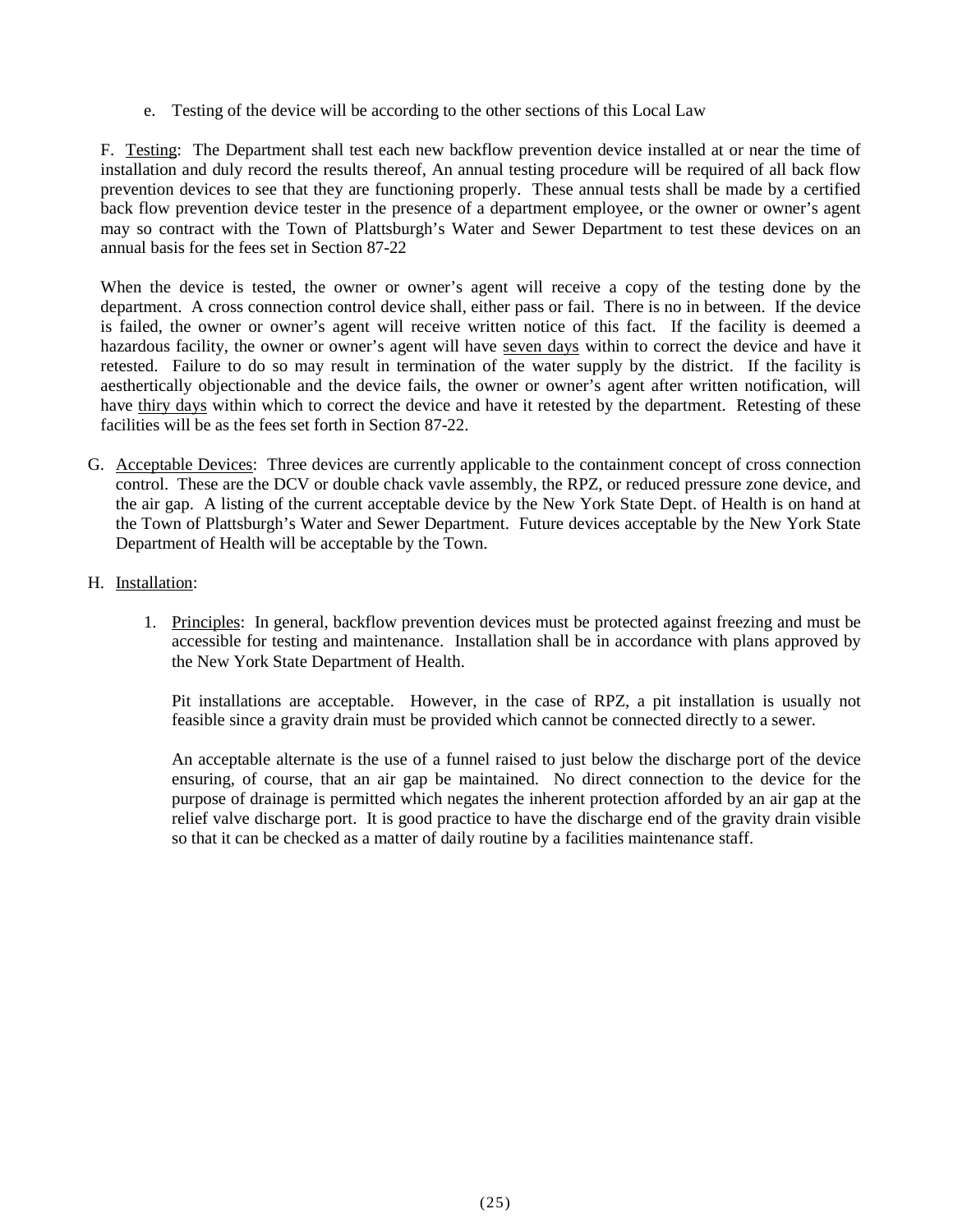It must be kept in mind that a large RPZ can discharge at a rate of several hundred gallons per minute when subjected to high differential pressures. The gravity drain must be designed for the greatest discharge possible.

All devices must be installed so that they are not subject to flooding.

In certain instances, backflow prevention devices installed in parallel on a service line may be needed to meet the needs of a facility. Such instances are:

- a. Where the water service line to be protected is greater than ten inch  $(10")$  branching the line and installing parallel devices may be utilized.
- b. Where the facility requires continuous water service, a parallel installation will allow for removing one device at a time from service for testing and maintenance.
- c. Where dual service for fire flow requirements are necessary.

In no case may the installation of a backflow prevention device include unprotected bypass piping. Closed gate valves on the bypass do not constitute protection.

- 2. Timetable for Installation of Devices: The customer shall comply with Section 87-33-E Submission of Plans within thirty (30) days after official written notice to do so. The customer will then have forty-five (45) days after the date of approval of such plans by both the District and the New York State Department of Health to implement the installation of the proper device.
- 3. DCV: This device does not require any special installation precautions except to protect the unit from freezing and insure that the test cocks are accessible. Adequate access to the test cocks is necessary to facilitate required testing. Normal maintenance considerations should be satisfied.
- 4. RPZ: These devices must also be protected against freezing and the test cocks should be positioned to facilitate testing.

Normal maintenance considerations must also be satisfied. Experience to date shows that an above grade installation is usually required in order to satisfy adequate drainage and access.

The improper installation of these devices can negate the desired protection. Most critical is the need to provide a gravity drain large enough to receive the maximum potential discharge of the relief valve. This drain cannot be subject to flooding and must be screened.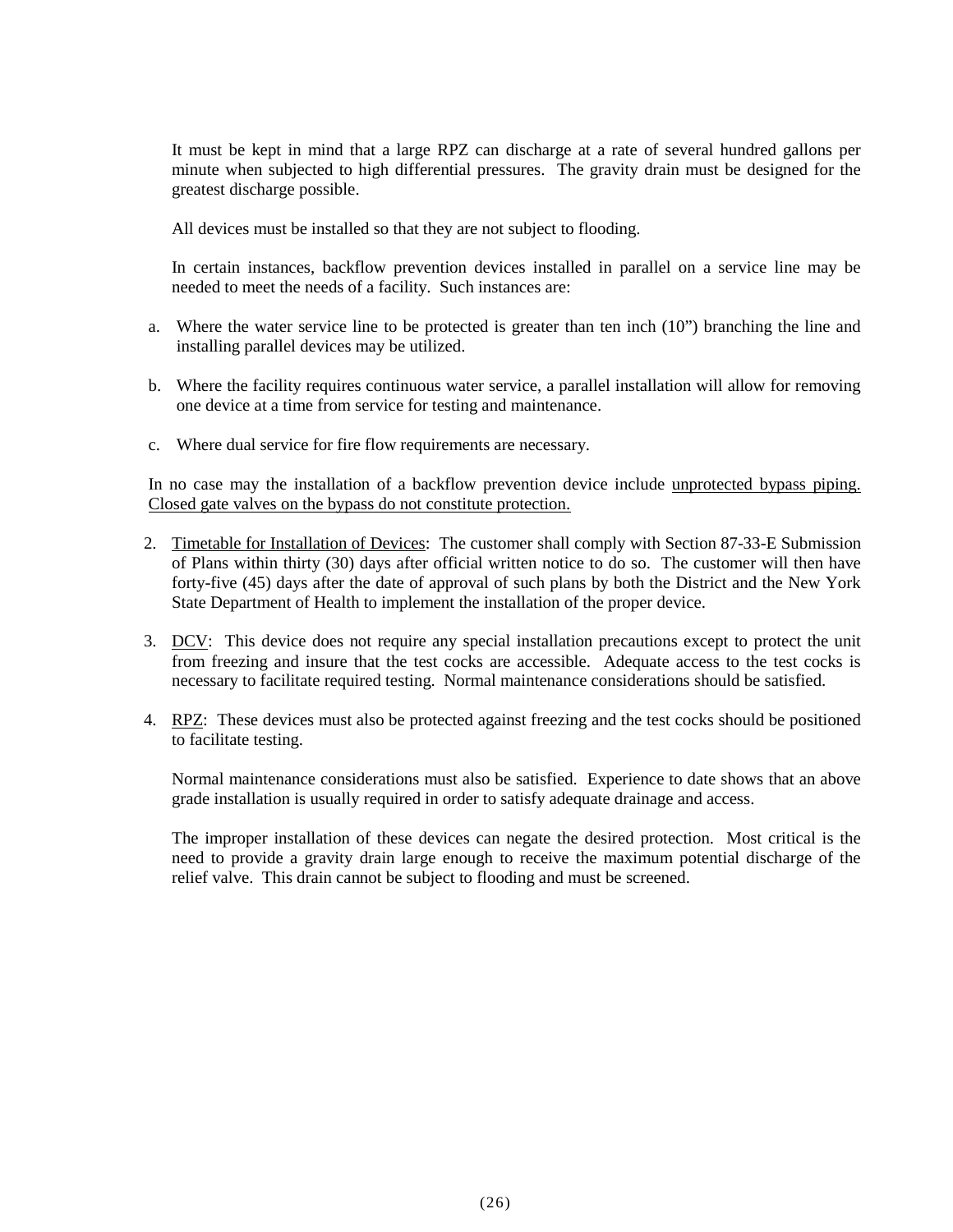5. Air Gap: This method of cross connection prevention is profusely illustrated in plumbing control publications. The same basic requirements is also appropriate for containment control; namely, that the opening of the inlet pipe be at least two (2) diameters (of the inlet pipe) above the flood or overflow level of the tank or vessel. In no case shall the gap be less than one inch (1").

#### 87-34. Refusal or discontinuance of service:

- A. No water service connection to any customer shall be allowed by the Water District, unless the water supply is protected as required by state regulations and this Local Law.
- B. Service of water to any customer shall be discontinued by the Superintendent if an acceptable backflow prevention device required by this Local Law is not installed, tested, and maintained; if any defect is found in an installed device, and not corrected within the time as set forth in Section 87-33; if it is found that backflow prevention device has been removed or bypassed, if unprotected cross connections exist on the premises; then service will not be restored until such conditions or defects are corrected.
- C. Water service may be discontinued or restricted by the Superintendent in any water district for any of the following reasons:
	- 1. for use of water other than as represented in application;
	- 2. for willful waste of water through improper and imperfect pipes;
	- 3. for molesting any service line, seal, meter, remote reading device, curb box, curb valve or any other water appliance of the District;
	- 4. for nonpayment within sixty (60) days from the date due of bills for water or services rendered by the District
	- 5. for cross-connection the public water supply with any other source of supply or with any apparatus which may endanger the quality of the water district supply (discontinued service required for this condition);
	- 6. for refusal of reasonable access to the property for the purpose of inspecting fixtures or piping.

## 87-35. Partial Invalidity.

If any section, or article of this Local Law shall be held unconstitutional, invalid or ineffective, in whole or in part, such determination shall not be deemed to affect, impair or invalidate the remained thereof.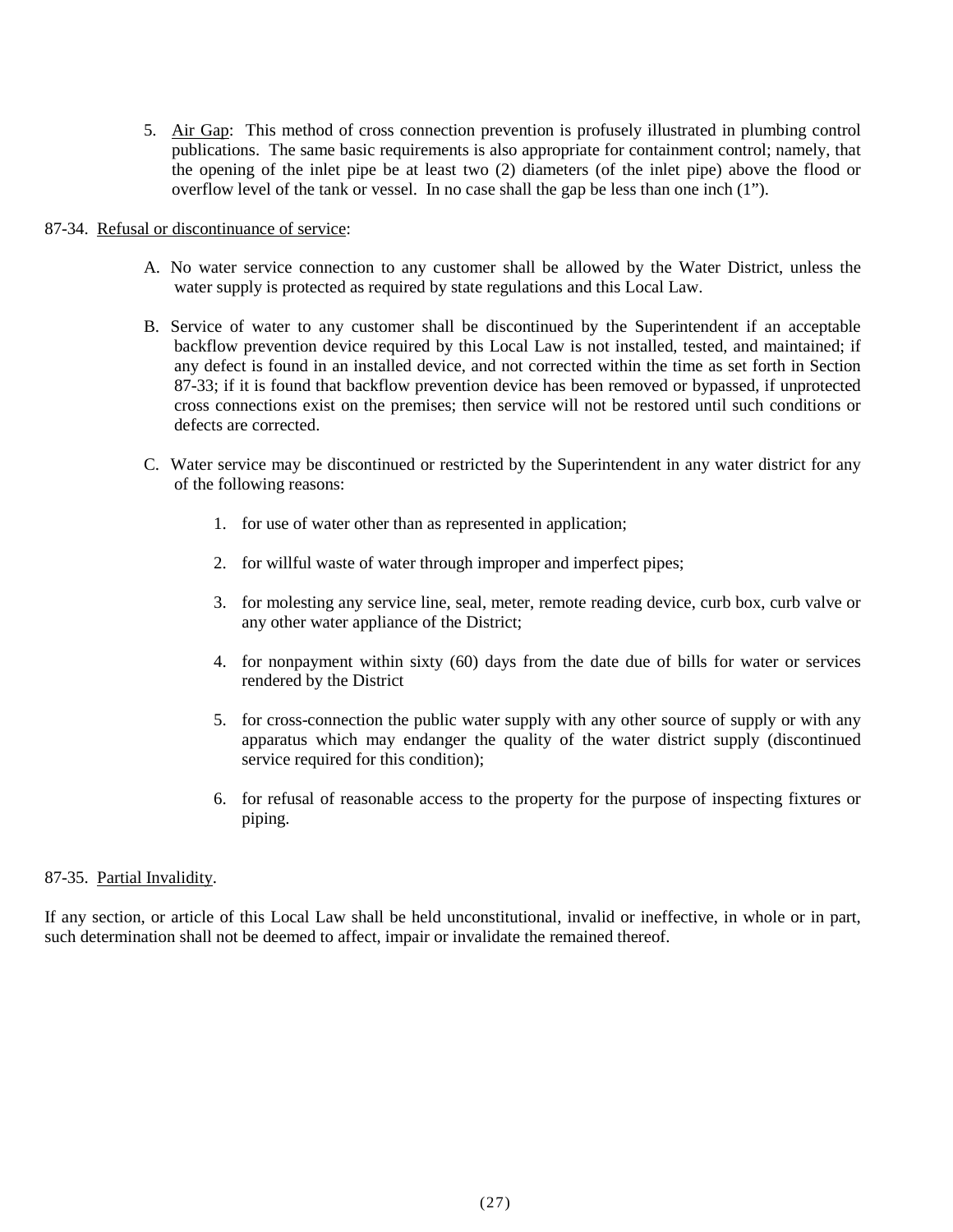# 87-36. Conflict.

All other Local Laws and parts of other Local Laws inconsistent or conflicting with any part of this Local Law are hereby repealed to the extent of such inconsistency or conflict.

# 87-37. Effective Date.

This Local Law shall take effect upon its being duly filed in the office of the Secretary of State or in the office of the State Comptroller.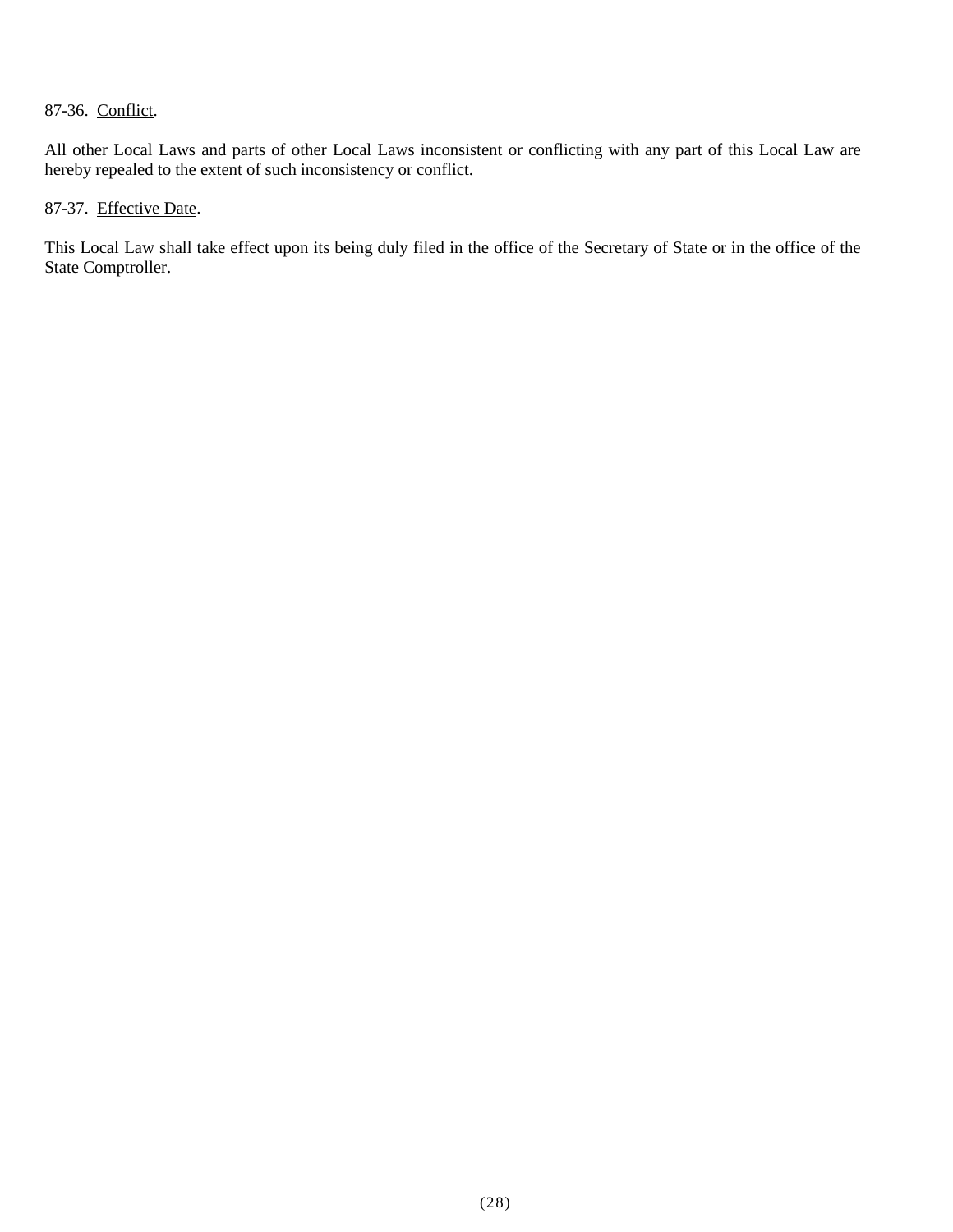(Complete the certification in the paragraph which applies to the filing of this local law and strike out the matter therein which is not applicable.)

1. (Final adoption by local legislative body only.)

I hereby certify that the local law annexed hereto, designated as local law No. 2 of 1987

| Of the Town of Plattsburgh was duly passed by the | Town Board                 |
|---------------------------------------------------|----------------------------|
|                                                   | (Name of Legislative Body) |

on <u>May 18</u>, 1987 in accordance with the applicable provisions of law.

| 2. (Passage by local legislative body with approval, no disapproval or repassage after disapproval by the<br>Elective Chief Executive Officer'.)                                                                                                                                                                                                                                                                                                                                                                  |                                      |            |
|-------------------------------------------------------------------------------------------------------------------------------------------------------------------------------------------------------------------------------------------------------------------------------------------------------------------------------------------------------------------------------------------------------------------------------------------------------------------------------------------------------------------|--------------------------------------|------------|
|                                                                                                                                                                                                                                                                                                                                                                                                                                                                                                                   |                                      | _ was duly |
|                                                                                                                                                                                                                                                                                                                                                                                                                                                                                                                   |                                      |            |
| (Name of Legislative Body)                                                                                                                                                                                                                                                                                                                                                                                                                                                                                        |                                      |            |
| In accordance with the applicable provisions of law.                                                                                                                                                                                                                                                                                                                                                                                                                                                              | (Executive Chief Executive Officer*) |            |
| 3. (Final adoption by referendum.)                                                                                                                                                                                                                                                                                                                                                                                                                                                                                |                                      |            |
| I hereby certify that the local law annexed hereto, designated as local law No. _________________________ of 19_<br>of the (County)(City)(Town)(Village) of $\frac{1}{19}$ . Such local Yaw was submitted to the people by reason of a<br>(mandatory) (permissive) referendum, and received the affirmative vote of a majority of the qualified electors<br>voting thereon at the (general) (special) (annual) exection held on __________________19____, in accordance with the<br>applicable provisions of law. |                                      |            |
| 4. (Subject to permissive referendum and final adoption because no valid petition was filed requesting<br>referendum.)                                                                                                                                                                                                                                                                                                                                                                                            |                                      |            |
|                                                                                                                                                                                                                                                                                                                                                                                                                                                                                                                   |                                      |            |
| $\frac{19}{\omega}$ and vas (approved) (not disapproved) (repassed by, the                                                                                                                                                                                                                                                                                                                                                                                                                                        |                                      |            |
|                                                                                                                                                                                                                                                                                                                                                                                                                                                                                                                   | (Elective Chief Executive Officer*)  |            |
| permissive referendum and no valid petition requesting such referendum was filed as of __________ 19 ___.                                                                                                                                                                                                                                                                                                                                                                                                         |                                      |            |
| in accordance with the applicable provisions of law.                                                                                                                                                                                                                                                                                                                                                                                                                                                              |                                      |            |

'Elective Chief Executive Officer means or includes the chief executive officer of a county elected on a county-wide basis or, if there be none, the chairman of the county legislative body, the mayor of a city or village, or the supervisor of a town where such officer is vested with the power to approve or veto local laws or ordinances. -